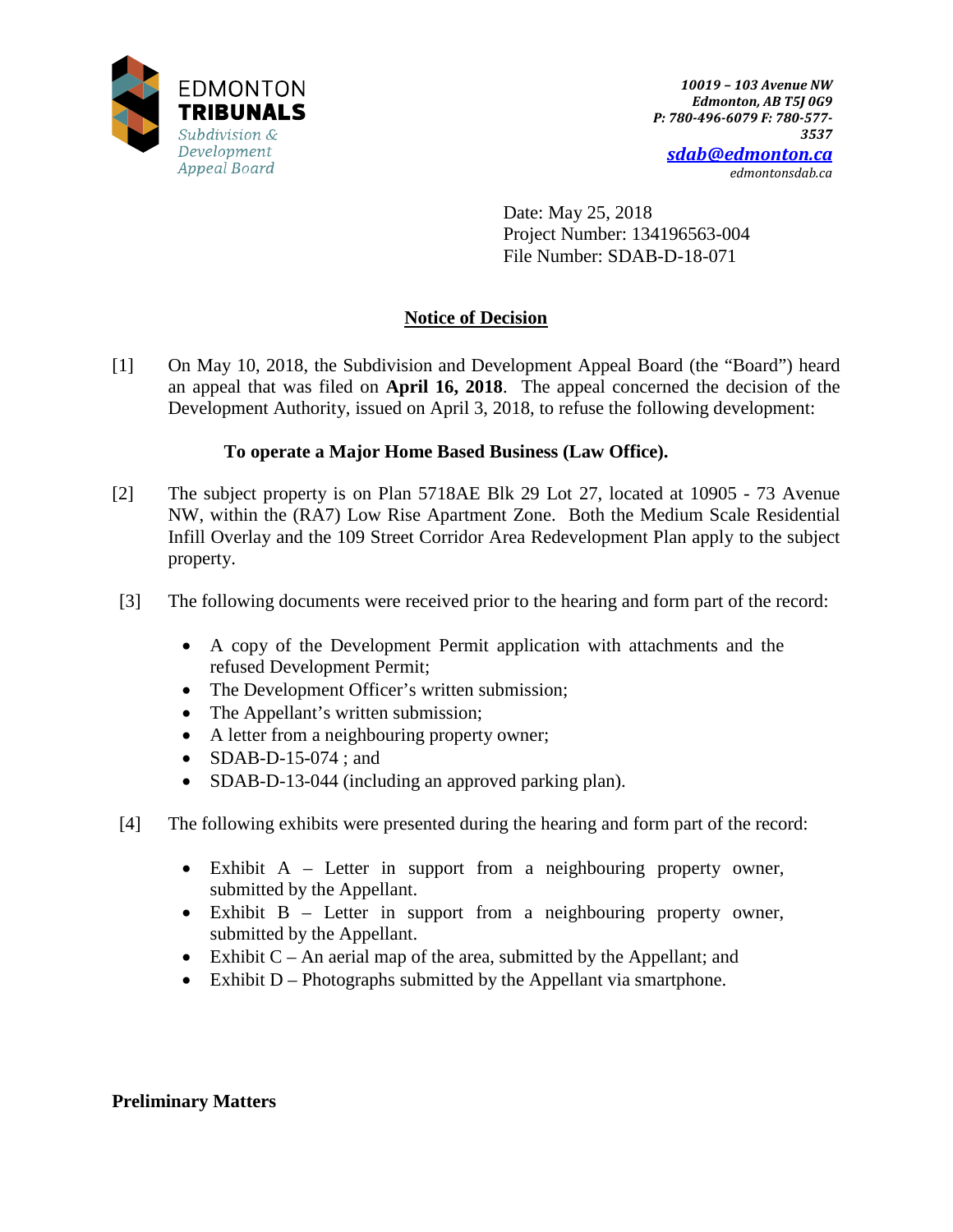- [5] At the outset of the appeal hearing, the Presiding Officer confirmed with the parties in attendance that there was no opposition to the composition of the panel.
- [6] The Presiding Officer outlined how the hearing would be conducted, including the order of appearance of parties, and no opposition was noted.
- [7] The appeal was filed on time, in accordance with section 686 of the *Municipal Government Act*, RSA 2000, c M-26 (the "*Municipal Government Act*").

#### **Summary of Hearing**

- *i) Position of the Appellant, Ms. A. Kandath*
- [8] Ms. Kandath is the sole practitioner of the Major Home Based Business (Law Office).
- [9] The majority of her work is done off-site and on-line.
- [10] She has one paralegal employee that comes to the house on Fridays from 1:00 p.m. to 4:00 p.m. only. The bookkeeper for the business works from Ontario. Those are her only two employees.
- [11] She meets her clients outside the office as she primarily caters to elderly customers. On occasion a client will come to the property.
- [12] There are four to five parking spaces located at the rear of the dwelling. Clients that occasionally come to the site, park in this area and walk to the front to access the entrance.
- [13] There are no courier visits to the site as she delivers documents to her clients and does all of her own banking.
- [14] She referred to the letter received from an adjacent property owner with concerns regarding parking. She stated that the property is located within the McKernan area, which is in walking distance to the University and the U of A hospital. This is a student friendly neighbourhood.
- [15] The tenant who has occupied the Secondary Suite in the dwelling for the last 8 months is a student that attends NAIT.
- [16] The immediately adjacent neighbours do not have any issues with the Secondary Suite.
- [17] She received two letters in support of the Major Home Based Business from neighbouring property owners that live immediately adjacent and across the street from the subject Site.
- [18] The Major Home Based Business has not negatively impacted the neighbourhood.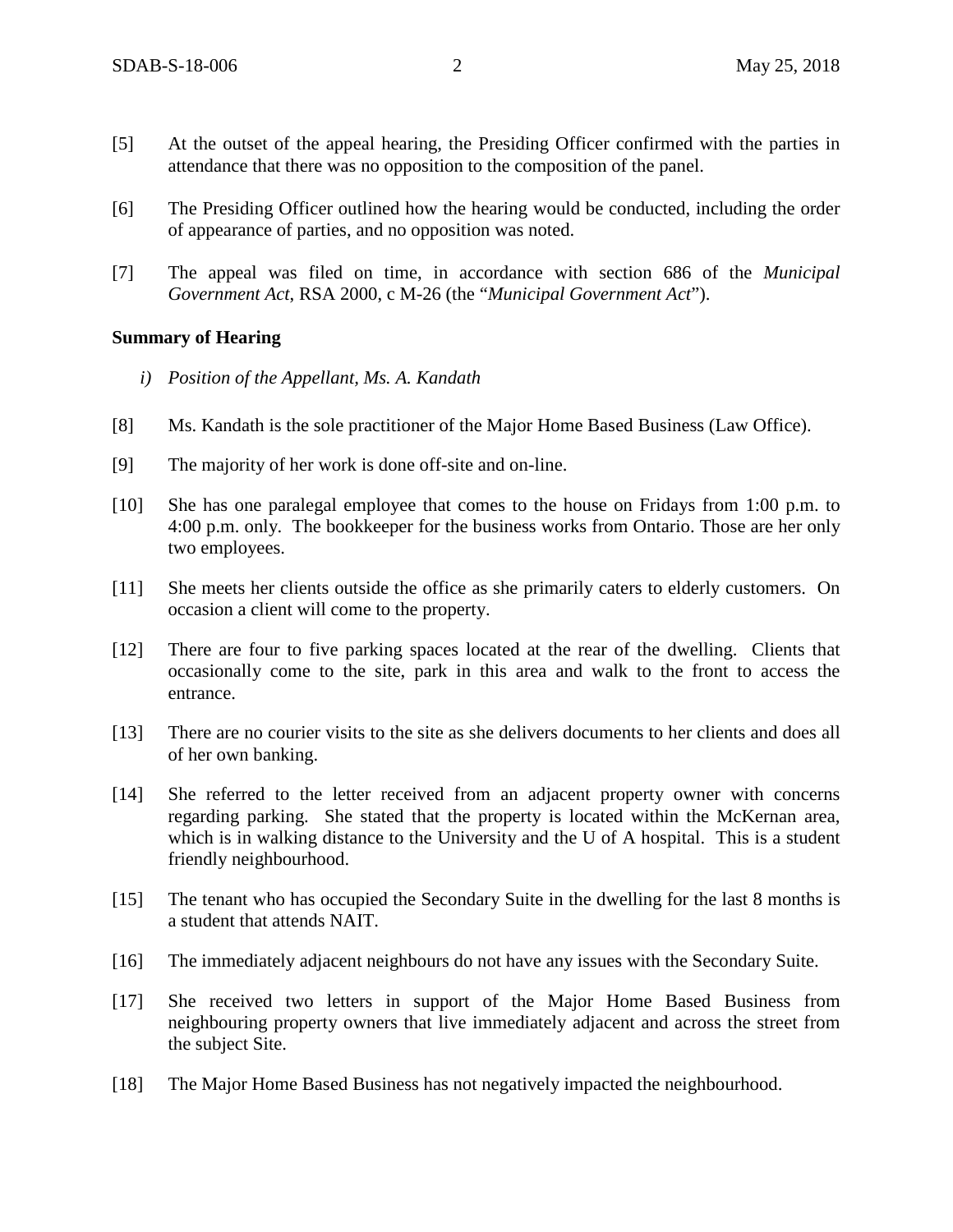- [19] A letter was received from a neighbouring property owner with concerns regarding parking congestion in the neighbourhood. The letter did not indicate if Bylaw Enforcement was called to determine if the vehicle congestion was associated with the Law Office.
- [20] The Appellant believes that there is an excess of parking in the neighbourhood when students start going to NAIT or the U of A in September.
- [21] The number of clients has not increased since the Major Home Based Business was previously approved by the Board (SDAB-D-13-044).
- [22] She referred to the aerial map showing the location of the commercial businesses across the street and kitty corner to the subject Site.
- [23] A Major Home Based Business is a Discretionary Use in the (RA7) Low Rise Apartment Zone. The business has operated for five years with no known complaints.
- [24] In response to questions by the Board, she stated that a parking plan was approved in 2013 with four parking spaces at the rear of the property. One of the parking spaces is a tandem space.
- [25] Her vehicle occupies one of the parking spaces at the rear of the property during the day. One of the parking spaces is occupied by the tenant in the evening only. The paralegal employee does not drive to the site.
- [26] A shed in the rear of the property was demolished and this area is not used for parking.
- [27] There have been no changes to the exterior of the house.
- [28] In response to questions by the Board, the Appellant explained that she filled out the development permit application to allow room for additional employees and clients in the event that the business expands in the future. This addresses the discrepancy between her current evidence and the information contained in the development permit application.
- [29] The hours of operation and the number of employees have not changed since 2013.
- [30] The employee and any courier visit will park in the back if the need arises.
- [31] On occasion, there may be one customer visit per day and up to five courier visits per week if necessary.
	- *ii)* Position of the Development Officer, Ms. H. Xu
- [32] The Development Authority provided a written submission and did not attend the hearing.

#### **Decision**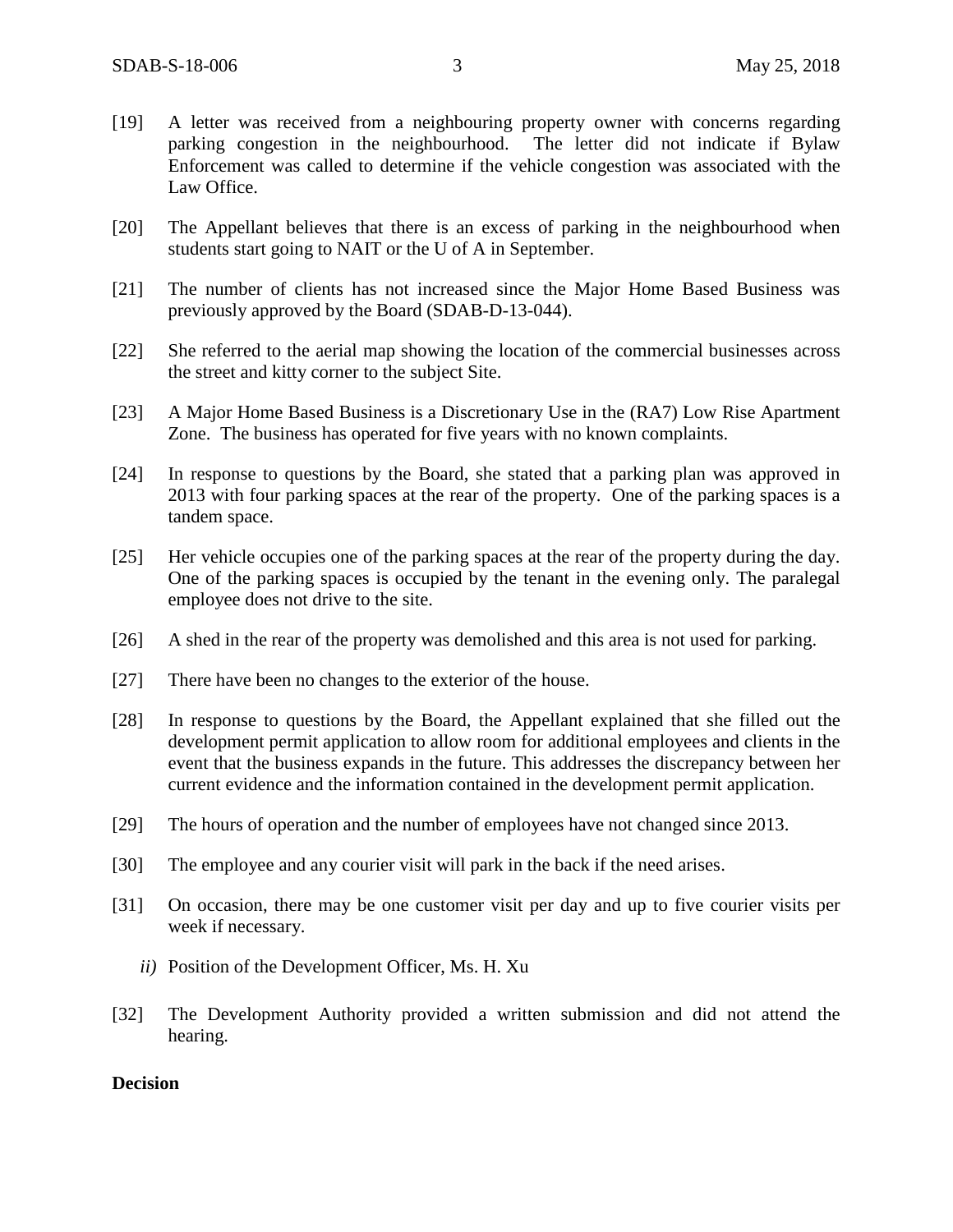- [33] The appeal is **ALLOWED** and the decision of the Development Authority is **REVOKED**. The development is **GRANTED** as applied for to the Development Authority, subject to the following **CONDITIONS**:
	- 1. The Development Permit for a Major Home Based Business (Law Office) has been approved for a period of five years and will expire on May 25, 2023.
	- 2. There shall be no exterior signage, display or advertisement other than a business identification plaque or sign 20 centimetres by 30.5 centimetres in size located on the Dwelling.
	- 3. There shall be no outdoor business activity, or outdoor storage of material or equipment associated with the business. Indoor storage related to the business activity shall be allowed in either the Dwelling or Accessory Building.
	- 4. The business Use must be secondary to the residential Use of the building and no aspects of the business operations shall be detectable from outside the property.
- [34] In granting the development, the following variance to the *Edmonton Zoning Bylaw* is waived:
	- 1. Section 75(10) is waived to permit a Major Home Based Business within the same principal Dwelling containing a Secondary Suite.

### **Reasons for Decision**

- [35] The proposed development, a Major Home Based Business, is a Discretionary Use in the (RA7) Low Rise Apartment Zone.
- [36] Given this is a Discretionary Use, the Board must be convinced that the proposed development is reasonably compatible with the neighbourhood. The Board made this finding based on the following reasons:
	- a. The Board received community consultation results by the Appellant in the form of two letters in support of the Major Home Based Business and the Board accepts the information provided and that the most affected adjacent neighbours are in support of this business.
	- b. The Board notes that the Major Home Based Business has been in operation for five years with no known complaints.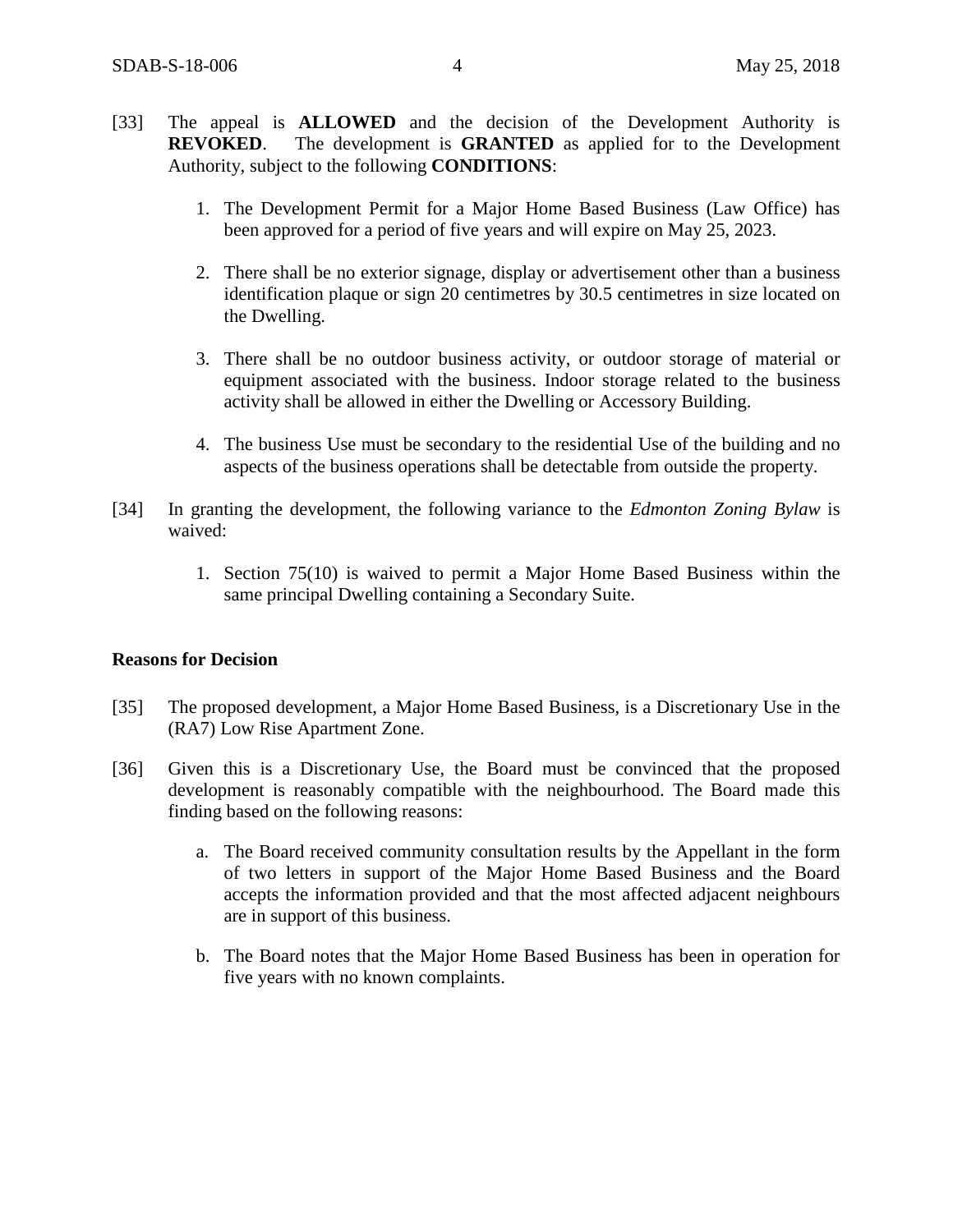- c. The Board acknowledges that there is sufficient on-site parking for the business, the prinicipal Dwelling and the Secondary Suite and accepts the evidence that there will be no increased vehicular or pedestrian traffic that would have an impact on the neighbourhood. Further, the subject Site complies with the minimum required number of on-site parking spaces.
- d. The Board notes that the number of employees (two) and the scale of the operation as well as the amount of the activity occurring within the business will have a minimal impact on the neighbourhood.
- e. The Board also notes that this is a renewal of a Major Home Bases Business that has successfully fit into this neighbourhood for the past five years. The Board felt, that as the Basement Suite had been constructed under the Cornerstone Program and therefore approved prior to establishing the Major Home Based Business, it has no bearing on the operation of the current Major Home Based Business.
- [37] Based on the above reasons, it is the opinion of the Board that the proposed development will not unduly interfere with the amenities of the neighbourhood, and materially interfere with or affect the use, enjoyment or value of neighbouring parcels of land.

Ms. P. Jones, Presiding Officer Subdivision and Development Appeal Board

Board Members in Attendance Mr. V. Laberge; Mr. C. Buyze; Ms. E. Solez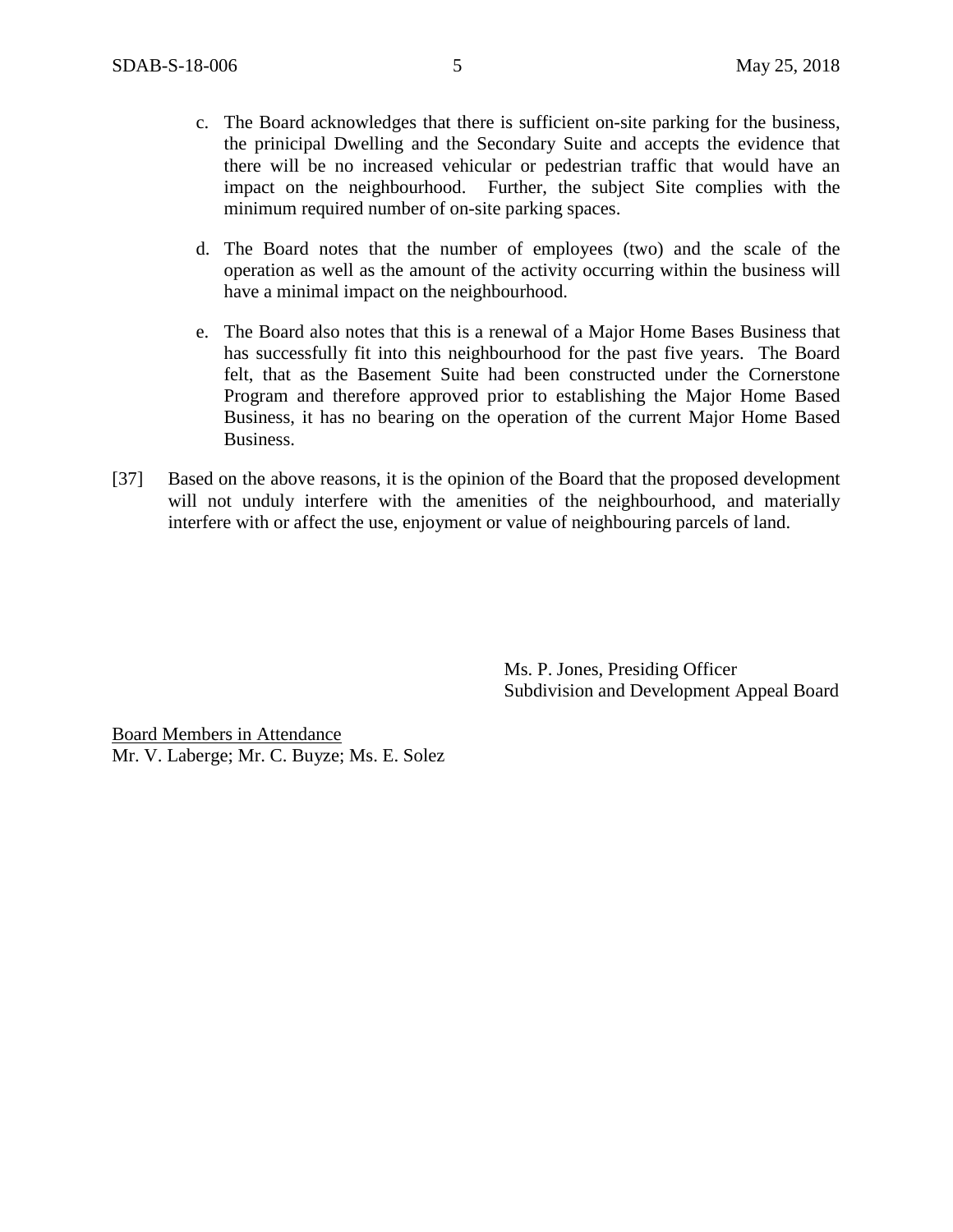### **Important Information for the Applicant/Appellant**

- 1. This is not a Business Licence. A Business Licence must be obtained separately from Development & Zoning Services, located on the 2nd Floor, Edmonton Tower, 10111 – 104 Avenue NW, Edmonton, AB T5J 0J4.
- 2. Obtaining a Development Permit does not relieve you from complying with:
	- a) the requirements of the *Edmonton Zoning Bylaw*, insofar as those requirements have not been relaxed or varied by a decision of the Subdivision and Development Appeal Board,
	- b) the requirements of the *Alberta Safety Codes Act*,
	- c) the *Alberta Regulation 204/207 – Safety Codes Act – Permit Regulation*,
	- d) the requirements of any other appropriate federal, provincial or municipal legislation,
	- e) the conditions of any caveat, covenant, easement or other instrument affecting a building or land.
- 3. When an application for a Development Permit has been approved by the Subdivision and Development Appeal Board, it shall not be valid unless and until any conditions of approval, save those of a continuing nature, have been fulfilled.
- 4. A Development Permit will expire in accordance to the provisions of Section 22 of the *Edmonton Zoning Bylaw, Bylaw 12800*, as amended.
- 5. This decision may be appealed to the Alberta Court of Appeal on a question of law or jurisdiction under Section 688 of the *Municipal Government Act*, RSA 2000, c M-26. If the Subdivision and Development Appeal Board is served with notice of an application for leave to appeal its decision, such notice shall operate to suspend the Development Permit.
- 6. When a decision on a Development Permit application has been rendered by the Subdivision & Development Appeal Board, the enforcement of that decision is carried out by Development and Zoning Services, located on the 2nd Floor, Edmonton Tower, 10111 – 104 Avenue NW, Edmonton, AB T5J 0J4.

*NOTE: The City of Edmonton does not conduct independent environmental checks of land within the City. If you are concerned about the stability of this property for any purpose, you should conduct your own tests and reviews. The City of Edmonton, when issuing a development permit, makes no representations and offers no warranties as to the suitability of the property for any purpose or as to the presence or absence of any environmental contaminants on the property.*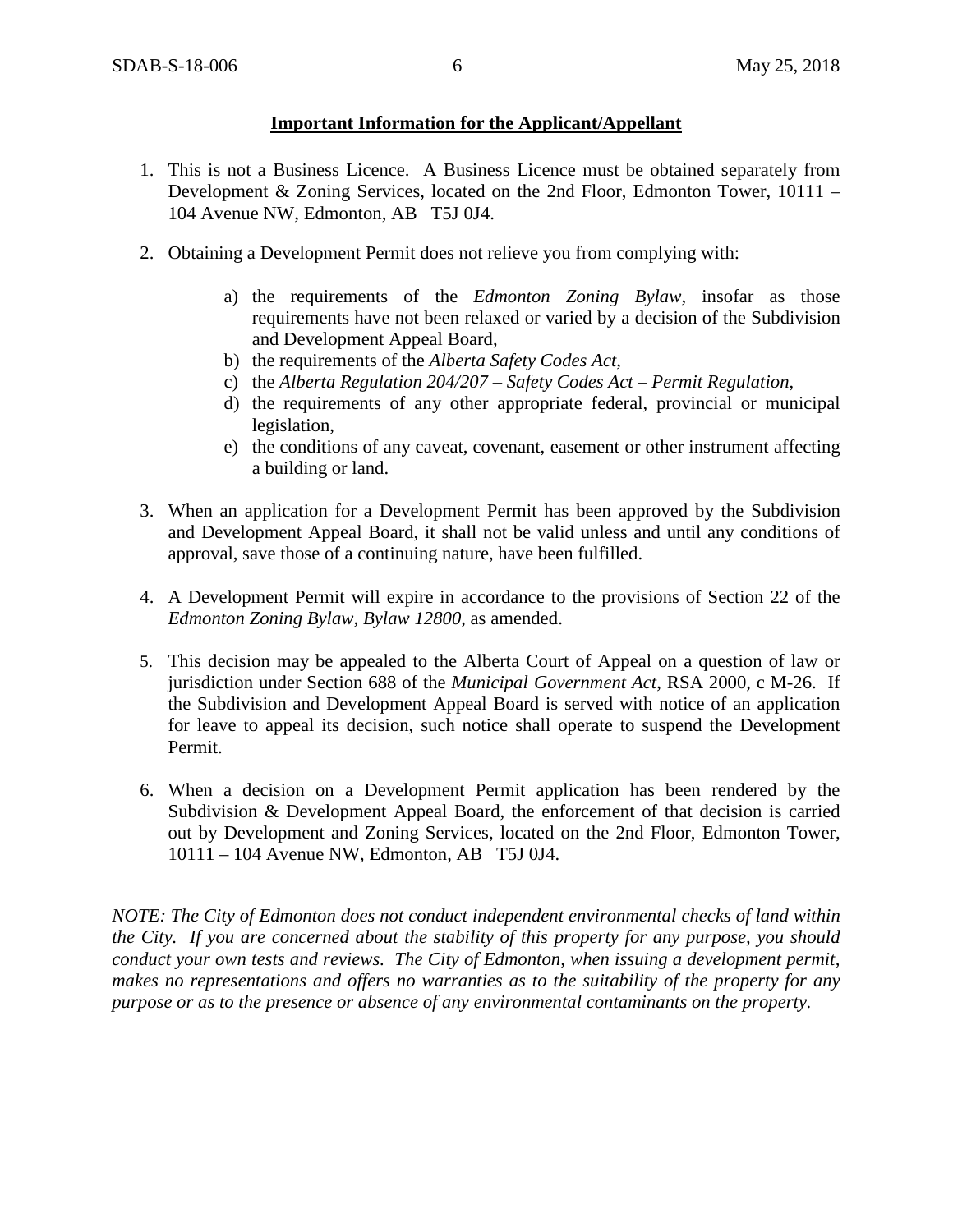

Date: May 25, 2018 Project Number: 272140696-001 File Number: SDAB-S-18-006

# **Notice of Decision**

[1] On May 10, 2018, the Subdivision and Development Appeal Board (the "Board") heard an appeal that was filed on **April 16, 2018**. The appeal concerned the decision of the Subdivision Authority, issued on March 29, 2018 to refuse the following subdivision:

# **Create one (1) additional Rural Residential Lot.**

- [2] The subject property is on Plan 9020626 Lot D, located at 19304 9 Street NE, within the (RR) Rural Residential Zone. The Horse Hill Area Structure Plan (the "ASP") and the Marquis Neighbourhood Structure Plan (the "NSP") apply to the subject property.
- [3] The following documents were received prior to the hearing and form part of the record:
	- A copy of the refused Subdivision Authority letter;
	- The Subdivision Authority's written submissions including a PowerPoint presentation, and two previous Board decisions; and
	- The Appellant's letters of support and highlighted sections of the (RR) Rural Residential Zone and the NSP.
- [4] The following exhibits were presented during the hearing and form part of the record:
	- Exhibit A Supreme Court of British Columbia Decision (Appellant); and
	- Exhibit B Fire Protection Standards document (Subdivision Authority).

# **Preliminary Matters**

- [5] At the outset of the appeal hearing, the Presiding Officer confirmed with the parties in attendance that there was no opposition to the composition of the panel.
- [6] The Presiding Officer outlined how the hearing would be conducted, including the order of appearance of parties, and no opposition was noted.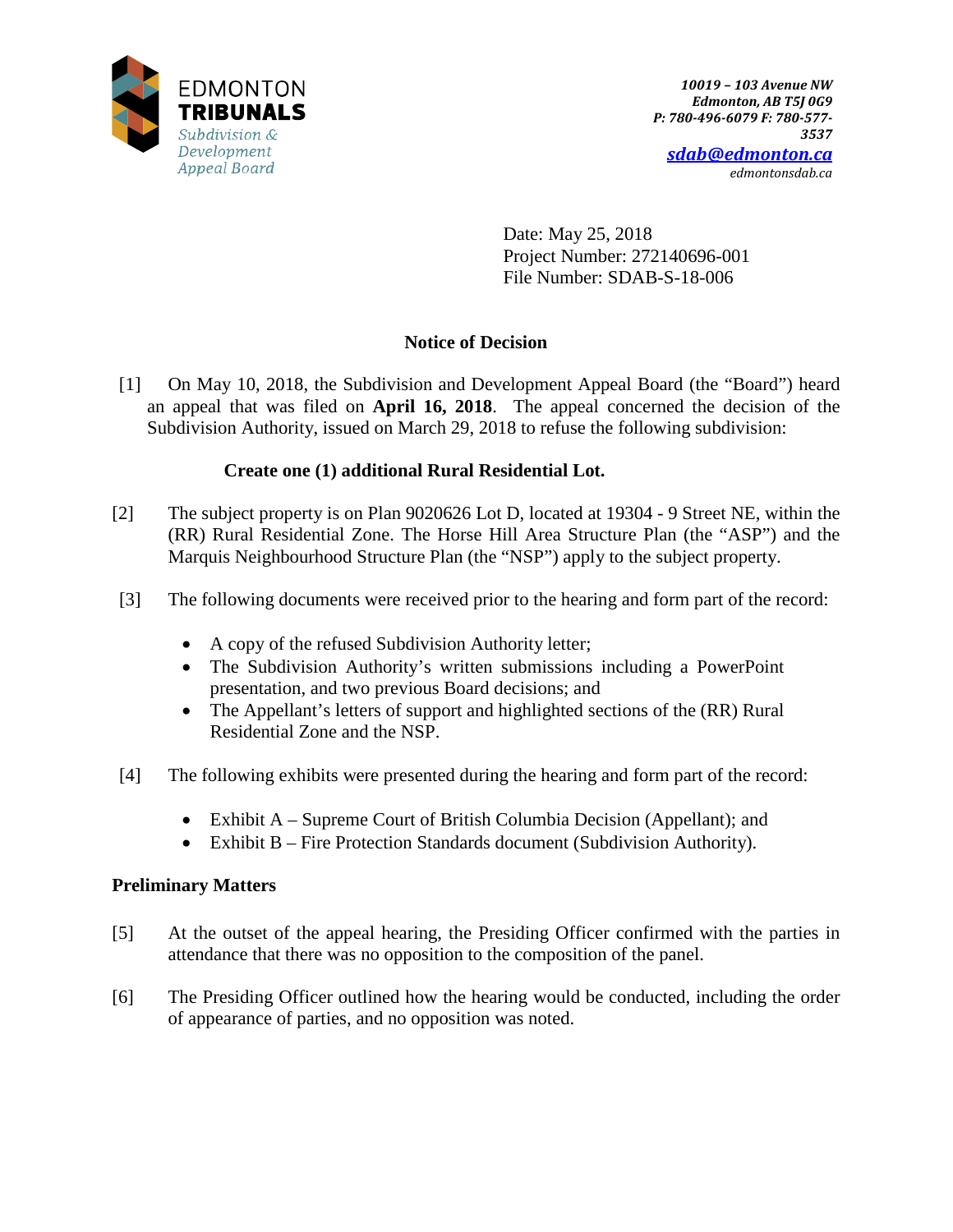[7] The Presiding Officer stated that the Board must first determine if the appeal was filed within the legislated timelines per section 678(2) of the *Municipal Government Act* which states:

> (2) An appeal under subsection (1) may be commenced by filing a notice of appeal within 14 days after receipt of the written decision of the subdivision authority or deemed refusal by the subdivision authority in accordance with section 681 [...]

- [8] The decision of refusal issued by the Subdivision Authority was dated March 29, 2018, and the Appeal was filed on April 16, 2018. Mr. R. Noce, legal counsel for the Appellant, stated that since he did not know the exact date that the decision was received by his clients, the date of receipt is deemed to be April 5, 2018, seven days after the decision was mailed. Therefore, it is Mr. Noce's submission that the appeal was filed on time. Mr. M. Gunther, City of Edmonton Law Branch did not object to this interpretation.
- [9] The Board determined that the appeal was filed on time, in accordance with section 678(2) of the *Municipal Government Act*, RSA 2000, c M-26.
- [10] Mr. Noce, legal counsel for the Appellant, wanted it put on record that he objected to the process that has been followed by the City of Edmonton (the "City") regarding this subdivision application.
- [11] The letter of refusal received by Mr. Noce's client dated March 29, 2018, only contained three reasons for refusal and simply referenced the Marquis NSP and section 240 of the *Edmonton Zoning Bylaw.* His client sought a legal opinion as to whether or not an appeal was worthwhile based on this refusal letter. On May 7, 2018, Mr. Noce received a report from the Subdivision Authority to which many more reasons for refusal had been added. These new reasons included:
	- (1) A deficiency in site regulations;
	- (2) A concern with an existing accessory building;
	- (3) Future development hardship; and
	- (4) Concerns regarding the limited utility services available in this area.

Further, he was provided with another submission regarding Fire Rescue Services.

- [12] Mr. Noce submitted that the City knew of all of these reasons for refusal but chose not to put them into the refusal letter. In his view, it is unfair to his clients who have to come up against the City with its unlimited resources including planners, lawyers, engineers, transportation, and fire services personnel. He characterized the situation as "trial by ambush". Fairness and due process have not been properly followed.
- **[13]** If the City were to simply rely on the issues raised in the March 29, 2018 refusal letter, he did not object with proceeding. However, he stated that he reserved the right to request a postponement at any time during the hearing if the City were to rely on new information.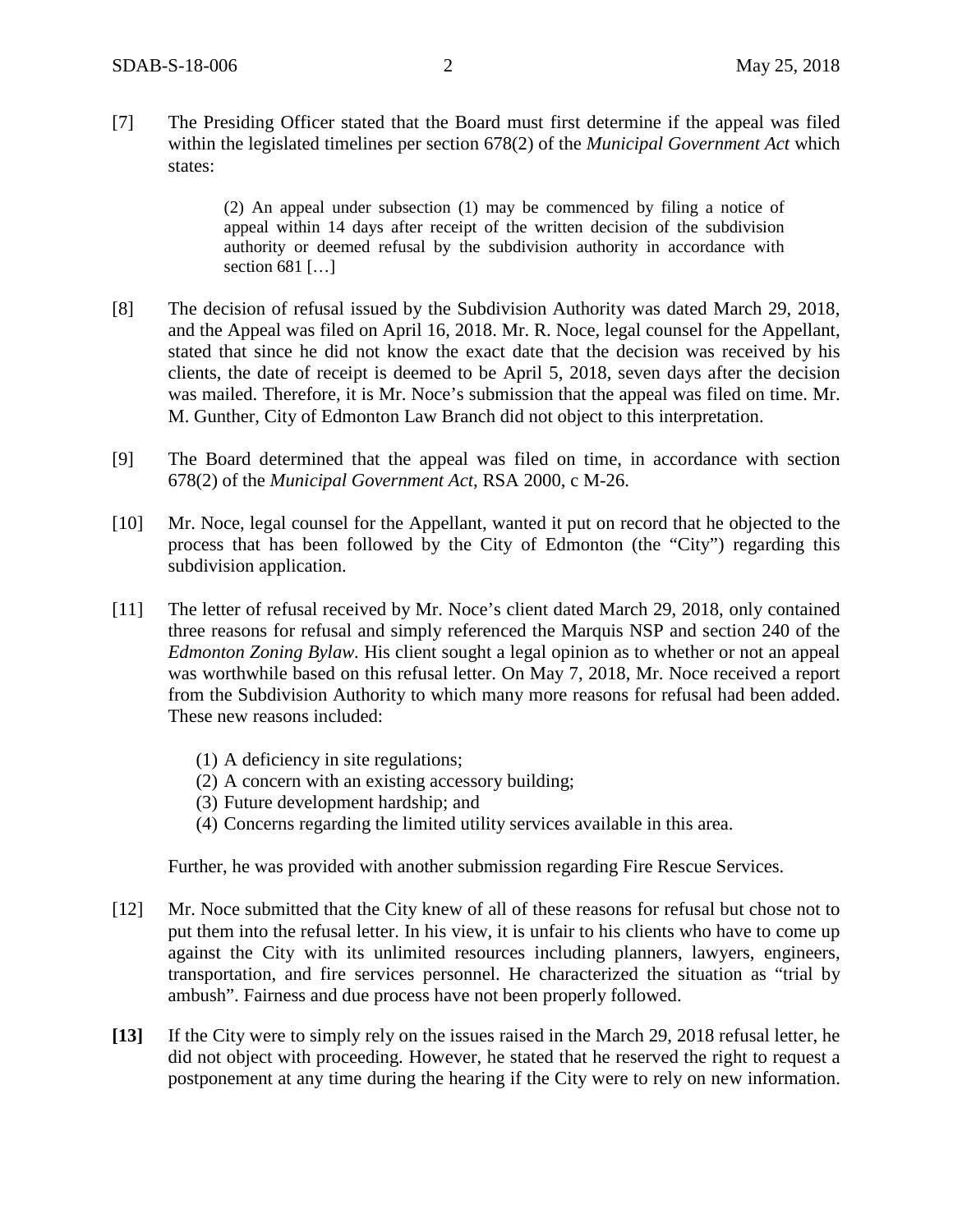A postponement is not his first choice as it would simply add more expense to his client's legal costs.

- [14] Mr. Gunther, legal counsel for the City, acknowledged that Mr. Noce's clients are not institutional developers; however, the obligation of the City is to ensure everyone is treated equally and fairly. He took exception to Mr. Noce's comments that fair process has not been followed and that this is "trial by ambush".
- [15] Mr. Gunther further stated that this is a hearing *de novo* and there are obligations on both parties to present all relevant information so that the Board can make an informed decision. There is inevitably going to be new information as the hearing is an opportunity for the various parties to provide their input regarding this subdivision refusal. Mr. Gunther noted that subdivision refusals are a rarity in the City of Edmonton.
- [16] Ms. Mah, a Subdivision Planner for the City, explained that a subdivision application is circulated to various stakeholders for feedback including EPCOR Drainage, EPCOR Power, EPCOR Water, Transportation, Development Services, Property Taxes, Servicing, Safety Codes, Parks and TELUS. In this case, the Subdivision Authority worked with Pals Geomatics Corp. ("Pals") as they had made the application on behalf of Mr. Noce's clients and all of the comments received from the various departments were e-mailed to Pals. This subdivision application had been submitted on-line; therefore, all of the comments were also available on-line for review by the applicant. Ms. Mah indicated early on to the surveyor that this application would likely be refused.
- [17] Mr. Noce acknowledged that he did have a print-out of some of these circulation responses but took the position that the Subdivision Authority discounted those comments as they had not been included in the refusal letter.
- [18] Mr. Gunther advised that if Mr. Noce would seek a postponement the City is prepared to agree to one. Mr. Noce confirmed that he is not seeking postponement at this time.

## **Summary of Hearing**

- *i) Position of the Appellant, Mr. R. Noce*
- [19] Mr. Noce was accompanied by his clients, Ms. D. Tetz, the land owner, and Ms. S. Scott, the land owner's daughter.
- [20] Mr. Noce referred to the three reasons for refusal outlined in the March 29, 2018 letter from the Subdivision Authority.
- [21] Refusal Reason No. 1

"The subject lot is designated as "Existing Residential" per section 5.0 - Development Concept of the Marquis Neighbourhood Structure Plan (the "NSP") (Bylaw 17396). The intent of this designation is to allow for the existing country residential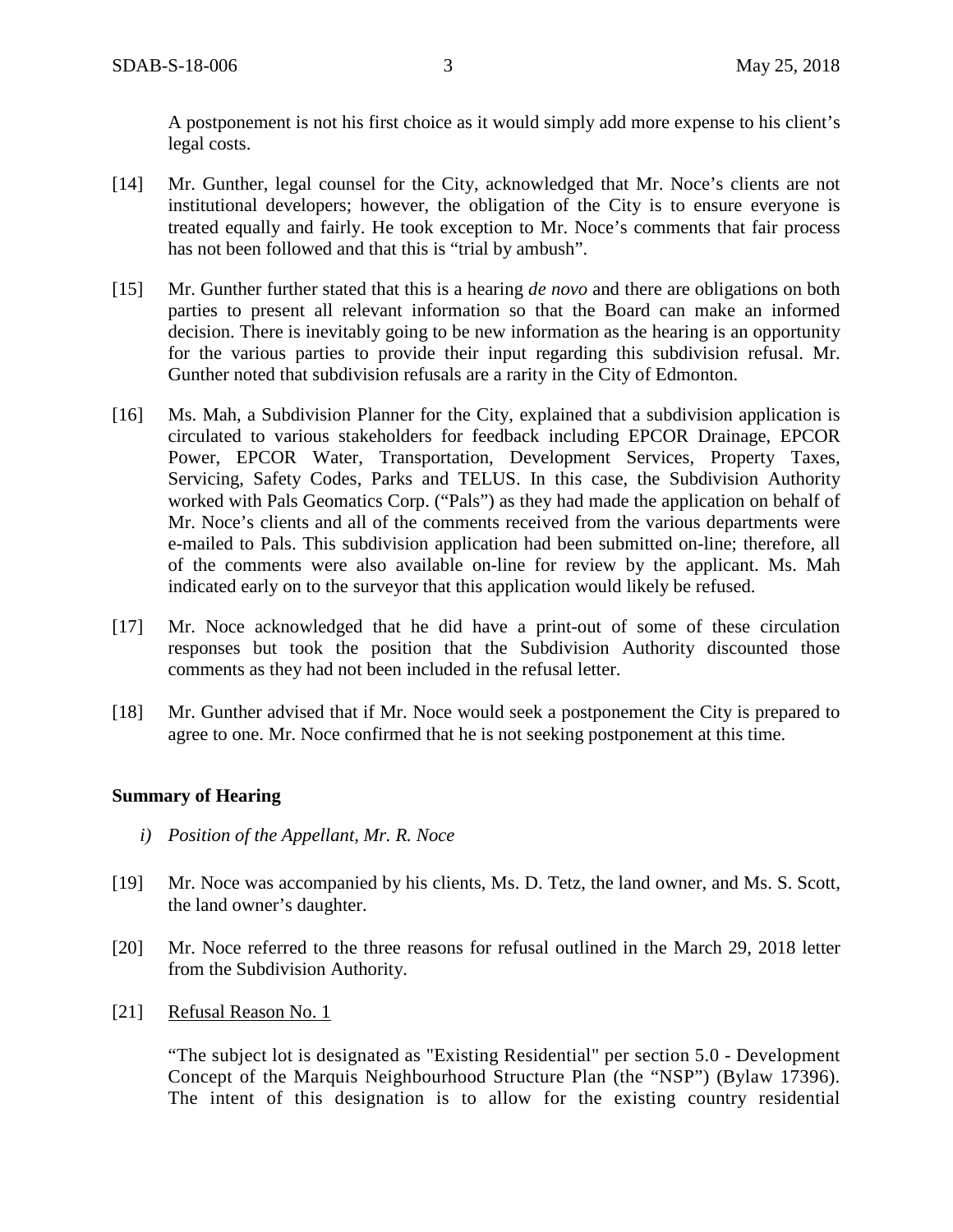development to remain, while allowing for compatible transitional uses (i.e. single detached housing) around the existing rural residences in a sensitive manner. Creating a new country residential lot would be contrary to the intent of the Marquis NSP because it would further fragment land ownership, creating a barrier to future redevelopment of the area.

- a) The reference to "Section 5.0" is incorrect. Section 5 in the Marquis NSP concerns all-weather design. In his view, the Subdivision Authority meant to reference *Figure 5,* which is found on page 18 of the Marquis NSP. *Figure 5* is simply a map showing existing residential and has nothing to do with the appeal today.
- b) The refusal letter does not reference any part of the Marquis NSP where it is stated that the intent is to prevent further fragmentation of land ownership.

Refusal reason one is not very clear and it is his submission that it can be dismissed as there is nothing to base it on.

[22] Refusal Reason No. 2

"The subdivision does not comply with Section 6.2 Residential of the Marquis Neighbourhood Structure Plan, which states that: "Any future redevelopment of existing residential uses would be required to meet the City of Edmonton and *Capital Regional Growth Plan* residential density targets." The Marquis NSP has a projected neighbourhood density of 38.2 units per residential hectare (uprha);"

- a) There appears to be some typos in this section and he is not sure what "uprha" is referring to.
- b) Section 6.2.1.1 provides the Policy of the Marquis NSP:

"A mixture of residential dwelling types and densities including single/semidetached, row housing, low/medium rise density housing and medium/high rise density housing shall be provided, allowing consumer choice, a range of affordability options."

In his view this statement contemplates options and provides the ability to create another rural residential lot.

c) Mr. Noce indicated that at the beginning of Section 6.2 of the Marquis NSP, it states under 'Existing Residential' that: "[e]xisting country residential development may remain in perpetuity. Any future redevelopment of existing residential uses would be required to meet the City of Edmonton and Capital Region Growth Plan…". In his view this reason for refusal refers to "redevelopment". This application is for a subdivision, not a redevelopment. While the word "redevelopment" is not defined in the Marquis NSP, Council could have easily added the word "subdivision" but chose not to. Redevelopment and subdivision are two different things.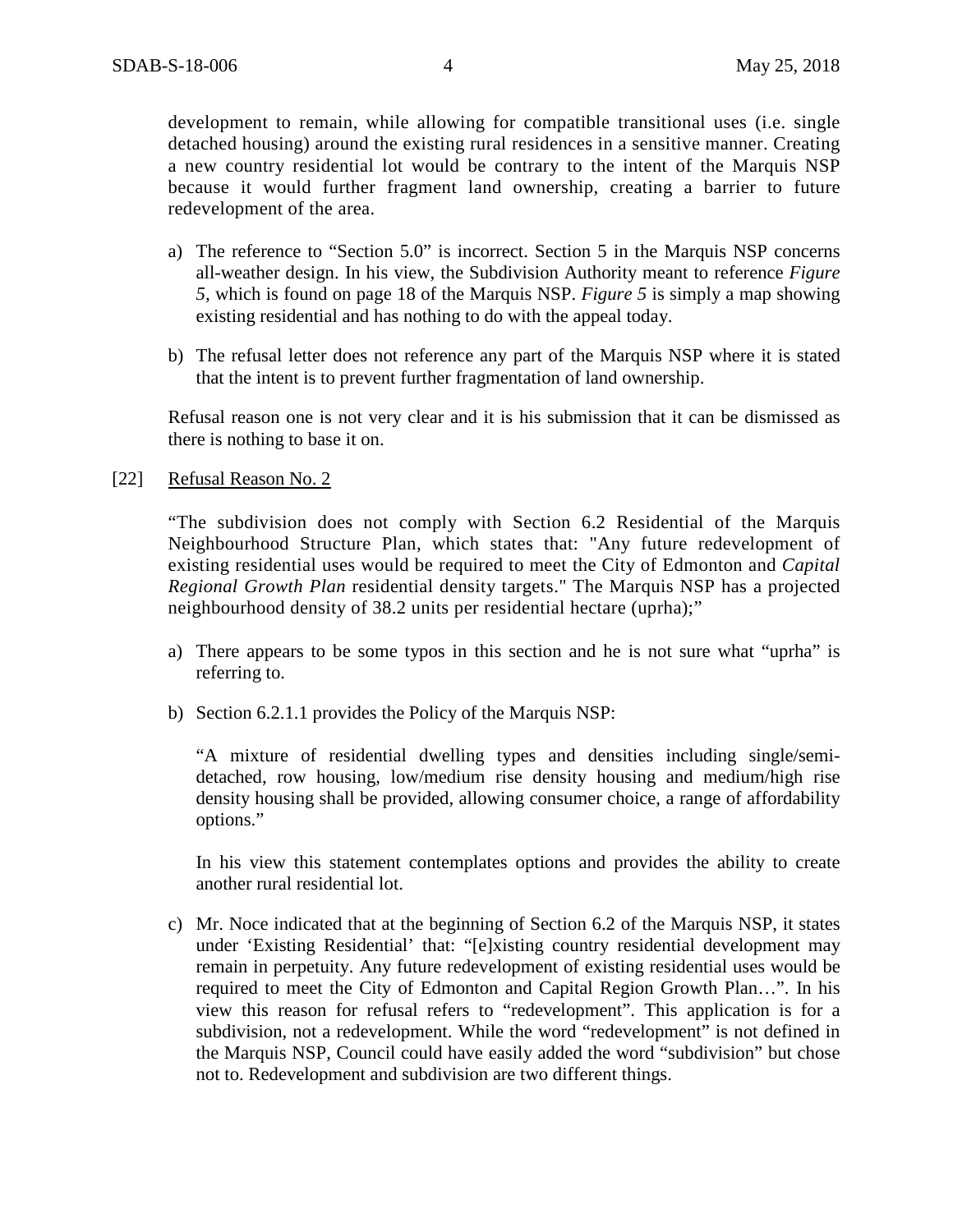In his view the proposed subdivision is fully compliant with Section 6.2 of the Marquis NSP. This section points to *Figure 5*, which is simply a map showing the existing residential development, and the language in the section references 'redevelopment', which is materially different than what is proposed

#### [23] Refusal Reason No. 3

"the subject lot is zoned as (RR) Rural Residential Zone and is therefore, subject to the regulations of Section 240 of the Edmonton Zoning Bylaw 12800. The subdivision does not comply with Section 240.1 of the Edmonton Zoning Bylaw 12800 which states: "The RR Zone is intended to regulate rural residential development within existing rural residential subdivisions that existed prior to the passage of this Bylaw and is not intended to facilitate future rural residential development and subdivision, which is contrary to the Municipal Development Plan."

- a) Mr. Noce stated that nowhere does the Subdivision Authority reference what part of the Municipal Development Plan ("MDP") they are referring to.
- b) Mr. Noce quoted from paragraphs 32 and 33 from *GVRD v. Stainsby, 2007 BCSC 585*  (Exhibit A):

[32] "On the other hand, the preamble or purpose clause cannot be used to amend the meaning of a substantive provision of the bylaw: ………….. It would seem odd if general words in a preamble were to be given more weight than the specific provisions that deal with the matter".

[33] ……….."If there is any conflict between the general words of the preamble and the specific words of the text of the bylaw, the bylaw text must prevail."

Mr. Noce noted single detached housing is in the text of the bylaw. It is a permitted use. It is the right of a land owner with a RR Rural Residential Zone designation to apply for a single detached house. As this decision suggests, this Board must recognize that the preamble has no legal weight and nothing before the Board indicates any concerns with the MDP.

[24] Mr. Noce confirmed that there is a deficiency in the minimum required site area and site width. However, the Board has the discretion to waive these requirements. He referred the Board to Paragraph 193 of SDAB-S-16-003 dated January 26, 2017:

> [193] Section 654(2) of the *Act*, gives the Board discretion to approve the subdivision despite non-compliance with *Bylaw,* if it would not unduly interfere with the amenities of the neighbourhood, or materially interfere with or affect the use, enjoyment or value of neighbouring parcels of land.

The letters submitted from the adjacent property owners clearly demonstrate their support of the proposed subdivision. No letters of opposition have been received and no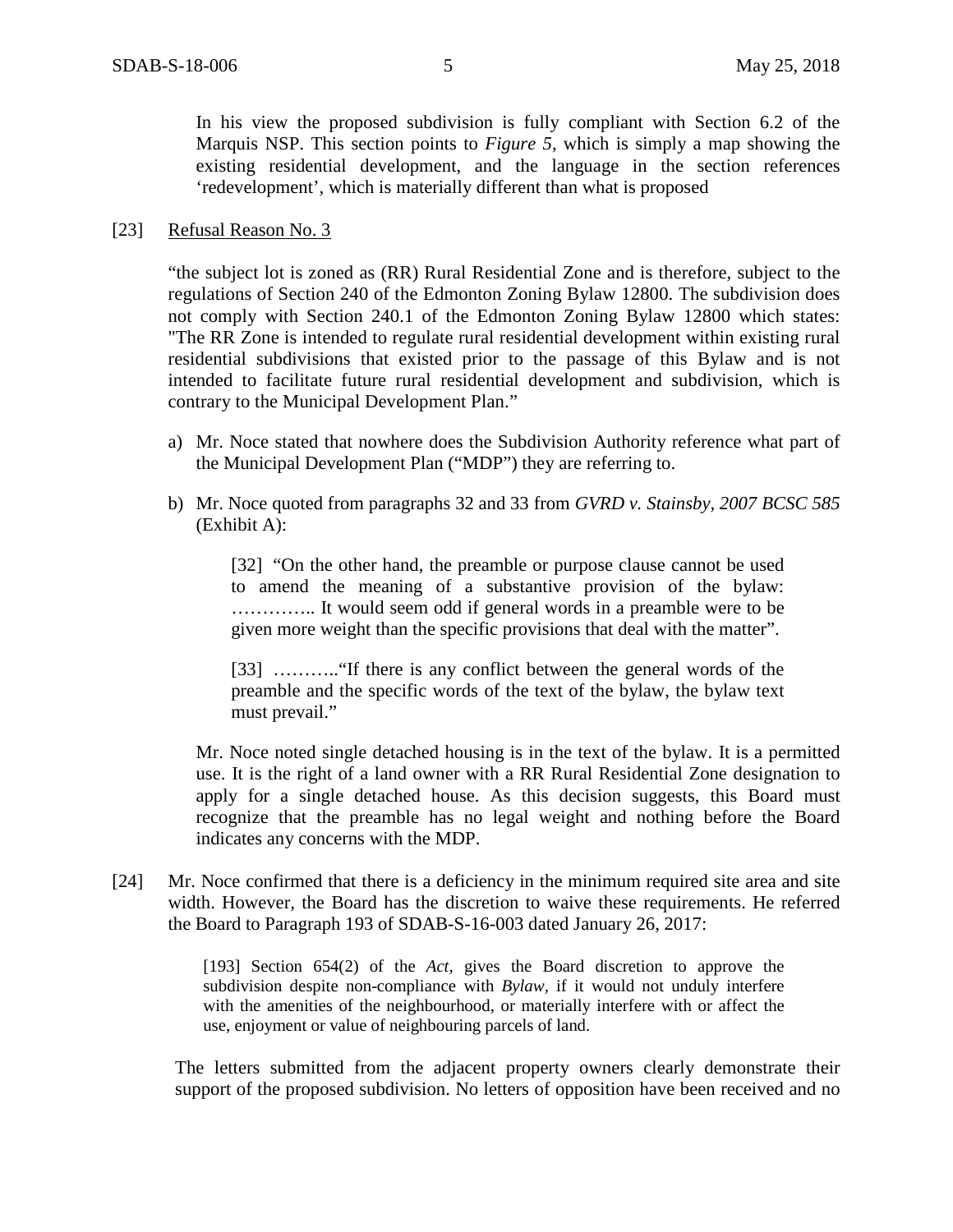one has appeared in opposition. The proposed subdivision will be compliant with the statutory plans and will fit in with the feel of the existing neighbourhood. There is no evidence that this subdivision will unduly interfere with the amenities of the neighbourhood, or materially interfere with or affect the use, enjoyment or value of neighbouring parcels of land.

- [25] The previously referenced decision (SDAB-S-16-003) submitted by the Subdivision Authority, is not relevant to today's appeal other than the principles of law. There was tremendous opposition to that particular subdivision, the facts are totally different and the Windermere Neighbourhood Structure Plan is totally different than the Marquis NSP.
- [26] In his view, it is unclear how the statement included in the March 12, 2018 print out demonstrates that the subdivision will create development hardship for future land owners. There is nothing to substantiate this statement. While it was recommended to the applicant to pursue re-zoning, the right of rezoning exists for any land owner and not pursuing this right is not a reason for refusal.
- [27] With regard to limited services as a reason for refusal, there is no water, storm or sanitary service available. This is simply a statement of the current conditions.

## Ms. D. Tetz

- [28] The subject property was purchased by Ms. Tetz's in-laws in 1966 and her husband has lived at the property most of his life. She moved onto the family property with her husband in 1985. Her mother-in-law still lives next door on the adjacent lot.
- [29] They would like to portion off a piece of land as a gift to her daughter and her family. Ms. Tetz and her husband plan to continue living on the remaining land and the other three children would eventually receive it as their share of the inheritance.
- [30] They love the community they live in, the neighbours are all very close and they hope to live here for a long time.

Ms. S. Scott

- [31] She loved growing up right next door to her grandmother and wants that for her own children.
- [32] It is important to her to be there on that land in that neighbourhood as it is a very special area.

#### Mr. Noce Concluding Remarks

- [33] If the Board were to approve the subdivision it is their view that there ought not to be any arterial roadway assessment as nothing is changing. No dollar amount has been provided regarding the drainage assessment to date.
- [34] In his view there will be no change in density for the existing neighbourhood.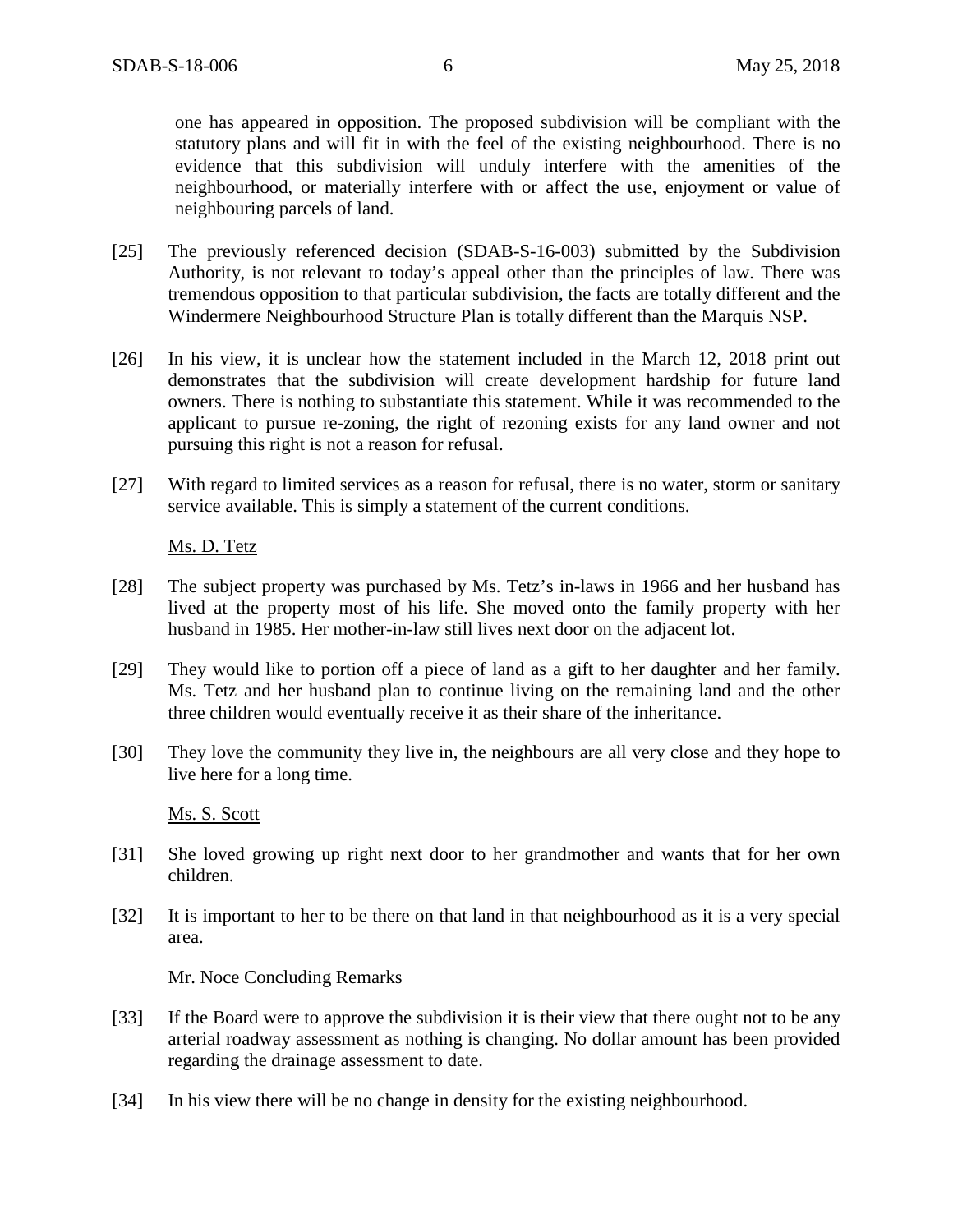- [35] He maintains that this subdivision is fully compliant with the intent of the statutory plans.
- [36] The Lot as it exists today has no utility services available and the service providers have either not raised any objection or have provided support for the subdivision.
- [37] Mr. Noce provided the following responses to questions from the Board:
	- a) The ultimate intent is to create a subdivided lot and then apply for a development permit to build a single detached house.
	- b) The accessory building currently located on the subject site is an old shed that contains old tractors. It is located on the proposed parcel and they would not object to a condition that this building must be demolished.
	- c) They looked at other options such as a Garden Suite but this does not meet the overall objective of the land owner. The proposed subdivision is part of estate planning.
	- d) In his view, the reduction of the subject site into two lots will not impact the transition of land that will occur in other parts of the Marquis NSP. It will also not impact the existing residential neighbourhood as there are already several parcels of land with similar lot widths as shown on the notification map.
	- e) The proposed subdivision would be consistent with the policy of the NSP per Section 6.2.6.1: "Ensure that compatible land uses are developed in proximity to existing rural and agricultural uses and that appropriate transitions are provided between existing and future land uses."
	- f) The lack of services by the Subdivision Authority was not identified as an issue by Council when they adopted the Marquis NSP.
	- g) In his view drainage issues are best left to the Development Permit stage as it is not known what is being built.
	- h) With regard to the Subdivision Authority's list of conditions, he is of the opinion that those conditions are premature and would be best left for the Development Permit stage. They agree with all of the Advisements and the payment of property taxes.
	- i) In his view, the future single detached house would be a development on a rural residential lot, not a redevelopment.
	- *ii) Position of the City of Edmonton*

#### Mr. M. Gunther, Law Branch

[38] The City is not attempting to be obstructionist or foil the plans of Mr. Noce's clients. The City's position is that good planning principles, the relevant documents, statutory plans and the *Edmonton Zoning Bylaw* do not support what is being planned here and that is the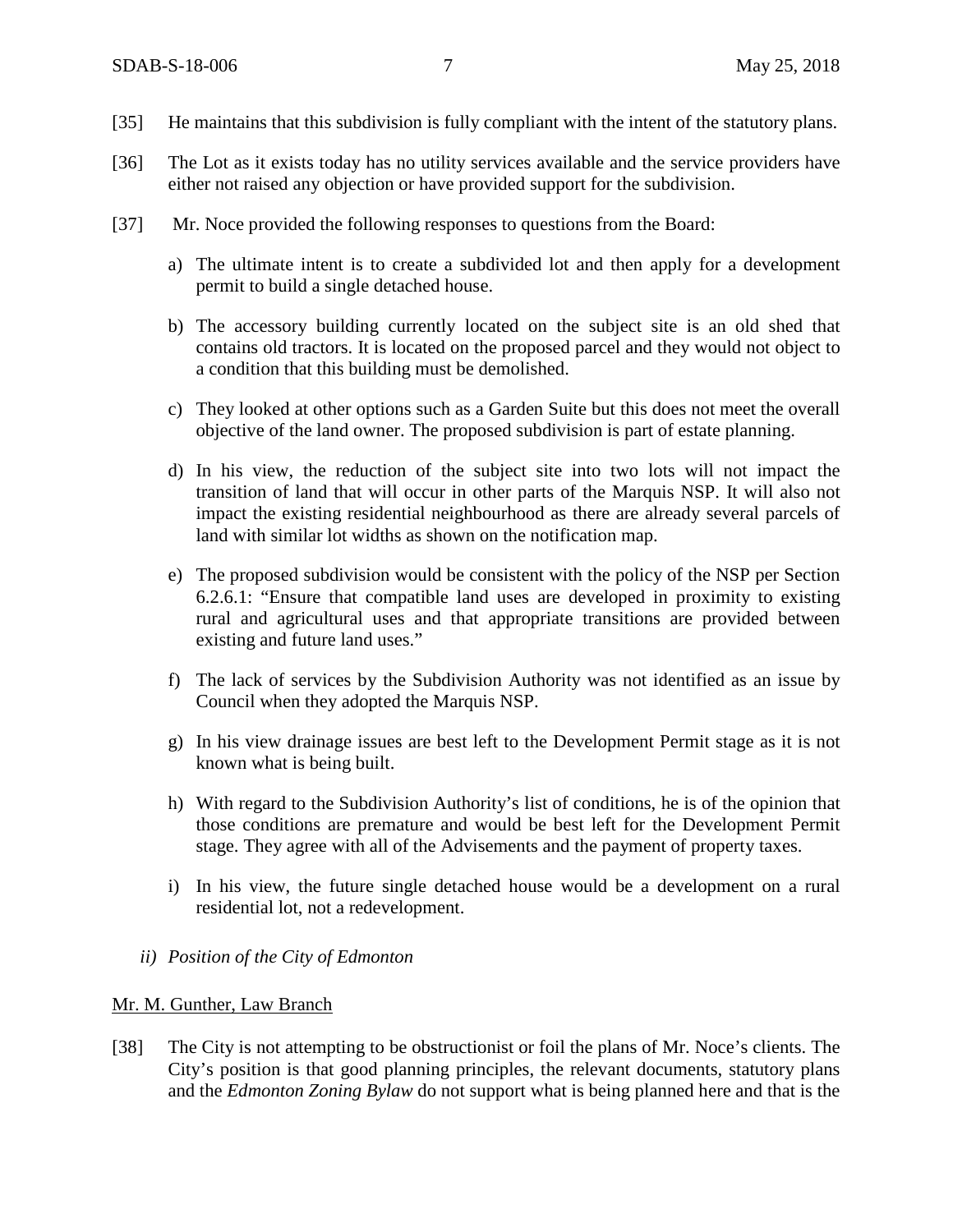basis of the refusal. This area of the City is on the periphery of development and redevelopment and it must be treated with caution from a planning perspective.

- [39] He confirmed that the Reasons for Refusal No. 1 should refer to "Figure" 5.0.
- [40] The concept of the Marquis NSP does not support further rural residential lots. Policy 6.2 ('Residential') is very careful in its language and makes numerous references to "existing" rural residential lots. The NSP explicitly notes that existing country residential development may remain in perpetuity but no additional lots are being created with this designation.
- [41] Section 240.1 of the *Edmonton Zoning Bylaw* is not a "preamble" it is the vision that Council has for existing country residential development. This is confirmed by the Board's decision in SDAB-S-16-003 dated January 26, 2017.
	- [183] Further the General Purpose for each Zone is a direction of City Council which gives guidance and context, thereby informing both development and subdivision decisions. There is no planning reason to disregard it.
	- [185] Conformance with the General Purpose of the RR Zone in section 240.1 of the *Bylaw* is a relevant factor for the Board to consider in approving the subdivision and assessing proposed conditions.
- [42] Mr. Gunther also quoted Paragraphs 188 and 189 of the same SDAB decision, which are also relevant to the current proposed subdivision:
	- [188] Based on a plain reading of section 240.1, the Board finds that the phrase "…which is contrary to the Municipal Development Plan…" refers to the immediately prior phrase "future rural residential development and subdivision" and indicates that any future rural residential development and subdivision in an RR Zone is contrary to the MDP.
	- [189] While the Board accepts the Appellant's submission that the proposed development complies with some of the policies enunciated in the MDP, it finds that a subdivision which adds to the number of un-serviced Lots and increases density in a preexisting RR Zone which is now adjacent to fully serviced urban developments is not consistent with Policy 3.6.1.6, nor with other policies in the MDP.

Policy 3.6.1.6 mandates orderly development.

- [43] Mr. Gunther cited the *Rossdale Community League* v *Edmonton (City)* 2017 ABCA 90 and stated that under that decision more emphasis is placed on the 'General Purpose' of the *Edmonton Zoning Bylaw*, as discussed above, and it is treated in a more significant manner than Mr. Noce's view of the General Purpose of the Zone.
- [44] Mr. Gunther emphasized that it is important to look at the big picture and decide if the proposed subdivision makes good planning sense and is consistent with Council's documentation. While this particular case is unique because it involves a mother and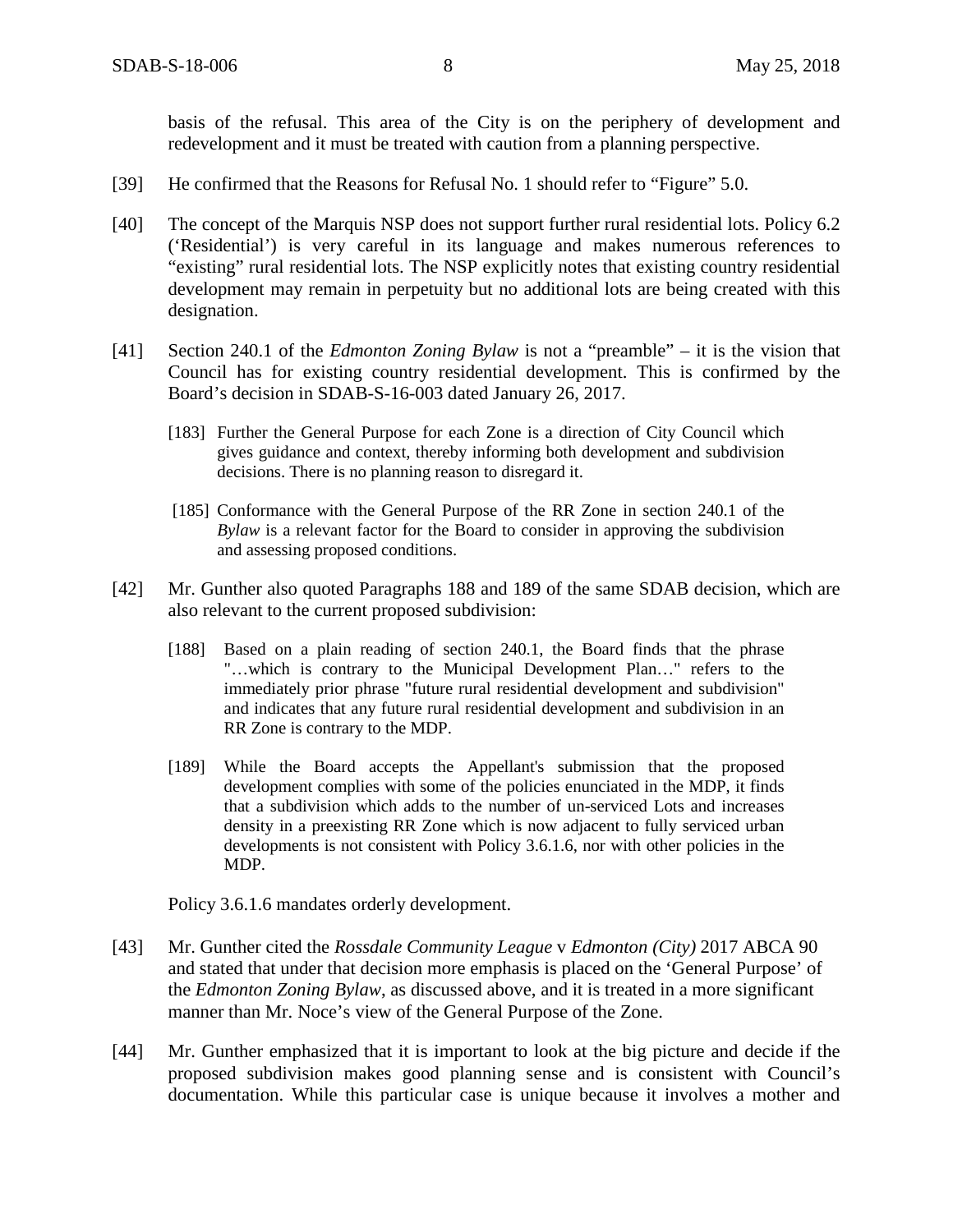daughter, the character of the applicant cannot factor into the decision. If the subdivision is approved, the applicant has a legally mandated right to build a single family home. In this particular situation, the Marquis NSP and the *Edmonton Zoning Bylaw* are not supportive of future development or redevelopment.

- [45] The existing lot is already deficient with regard to size and subdividing the existing lot would result in the creation of two deficient lots.
- [46] While there are three existing country residential properties fronting on 195 Avenue NE which appear to be similar in size to the proposed lot, they date back to the 1950s or early 1960s and different planning principles were in place at that time. All of the other lots in the vicinity are larger than the subject property and the surrounding area consists of unsubdivided Agricultural Zoned land.
- [47] The subdivision would create future development hardship. A lot that cannot be effectively developed forces the Development Officer to grant variances at the Development Permit stage such as variances to setbacks and minimum required site area.
- [48] The densification of un-serviced lots makes it difficult 10 or 15 years in the future when servicing is provided in the area.
- [49] With regard to servicing, there are still a few properties that use wells in the area. This lack of water service also creates concerns from a fire rescue services perspective.
- [50] The concern with fragmentation is that it prevents any larger scale redevelopment from occurring in the later future when the use of the land has been decided. Mr. Gunther referred to a neighbourhood of approximately 20 homes in the Ellerslie area called "Wernerville" as an example of what could occur if such subdivision of lands were allowed. In "Wernerville", these country residential lots are all owned by different individuals, have ditches and no sewers or services are in place, which has created an island of un-serviced country residential lots in that area and along with it a host of issues. Allowing subdivision in the subject area could result in the same island of unserviced country residential lots that are marginally larger in size than the lots around them. This is not good planning or good foresight.

## Ms. S. Mah, Subdivision Authority

- [51] The purpose of the Marquis NSP is to provide a strategic planning framework and the addition of an additional single detached lot will not promote compact or orderly development. In fact, in this case it will create a further undersized lot.
- [52] Ms. Mah referenced many sections of the MDP and cross referenced it with the Horse Hill ASP, specifically policies 3.6.1.6, 3.4.1.6, and 3.2.1.6.
- [53] Building on these references, she noted that while the Horse Hill Area Structure Plan (the "ASP") and the Marquis NSP indicate that existing country residential development may remain in perpetuity, the key word is "existing". It is not responsible planning to allow ad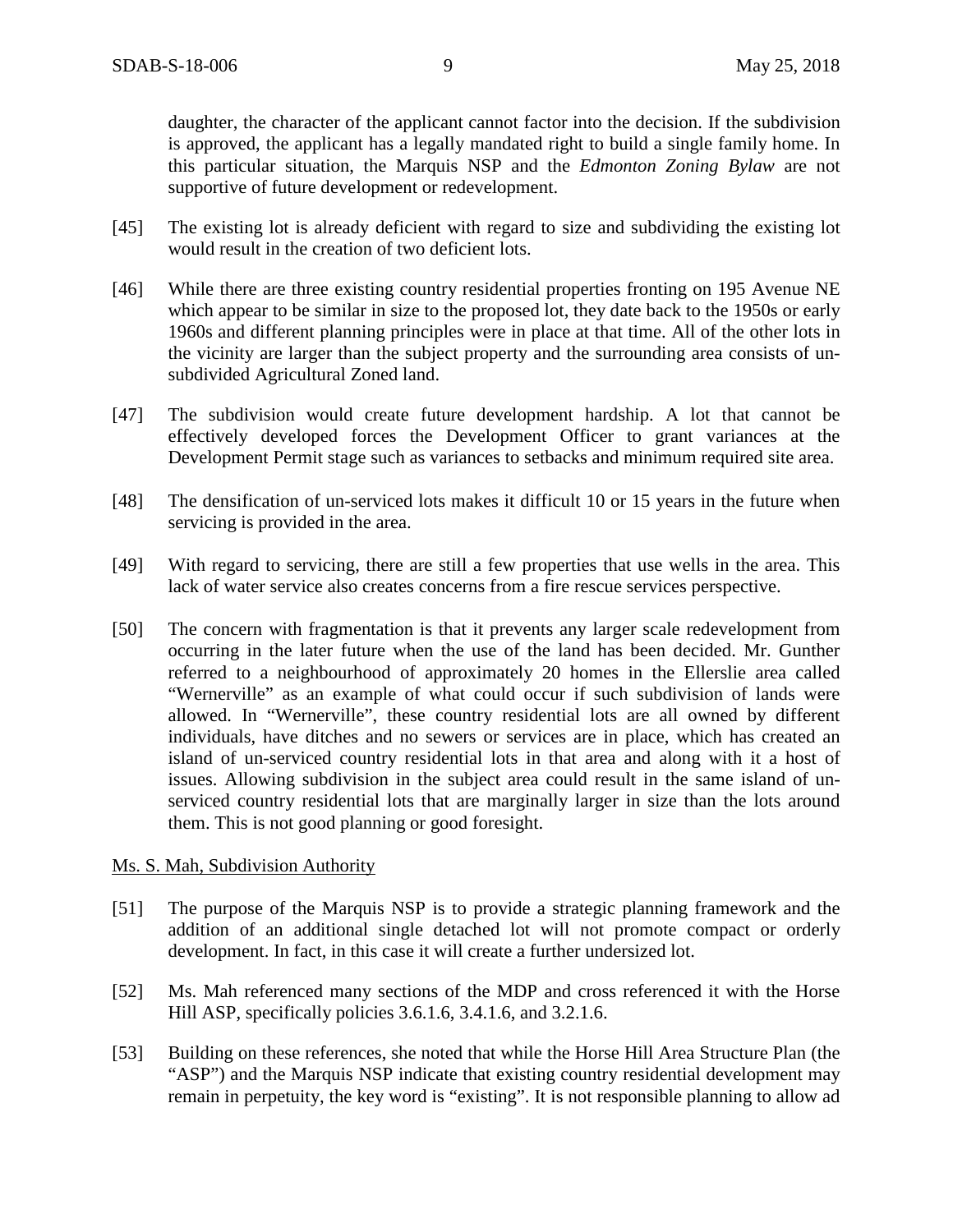hoc developments and it is not the intention of Council to currently allow any more country residential lots.

[54] Statistics in the Marquis NSP were gathered from the *Capital Regional Growth Plan* and from the City which has its own density targets. This is how the projected neighbourhood density of 38.2 units per residential hectare was arrived at. The proposed lot should have 5 dwellings to support the density targets for future redevelopment to meet these targets. This subdivision would make such targets impossible.

Another subdivision application was refused in 2000 by the Board (SDAB-S-00-019) in the Agricultural Zone abutting the subject land. The Marquis NSP and the Horse Hills ASP did not exist at that time. The current plans now guide the appropriate planning development that is supposed to occur in this area.

[55] Ms. Mah presented a PowerPoint presentation which provided context regarding the site and included aerial maps showing east and west views. The last image in the PowerPoint referred to the Windermere subdivision application that was before the Board in January, 2017 which would have created plan fragmentation and was ultimately denied by the Board (SDAB-D-16-003).

### Ms. T. Edgecombe Fire Rescue Services

- [56] Fire Rescue Services would consider this a redevelopment, increasing density and fire risk in the area.
- [57] Ms. Edgecombe reviewed the City Standards for Fire Protection (Exhibit B) and indicated that hydrants require 90-metre spacing with a flow rate of 100 litres per second. There are currently no municipal hydrants in this neighbourhood – the nearest one is three minutes away and the closest fire station is ten kilometers away from the subject site.
- [58] Should a fire occur, a "shuttle" operation would have to be set up. A tanker truck would go to a fill station (in this case the nearest hydrant 3 minutes away) and would dump the water into a holding tank set up on site. Such a tank would be the responsibility of the property owner. A typical family home would require approximately a 20,000 gallon tank or a combination of smaller tanks to hold that amount of water. Photographs were provided to give an indication of how large the tanks would be. The exact volume of water required would be determined once it is known what will be built on the site.
- [59] The responsibility for the operation and maintenance of such a fire fighting solution are the responsibility of the property owner. If annual inspections and maintenance are not regularly carried out Fire Services takes on the risk of an unreliable water source.
- [60] While the Alberta Building Code does not mandate hydrants for single family homes, the City of Edmonton does have standards and in this rural residential area it is one hydrant every 90 metres.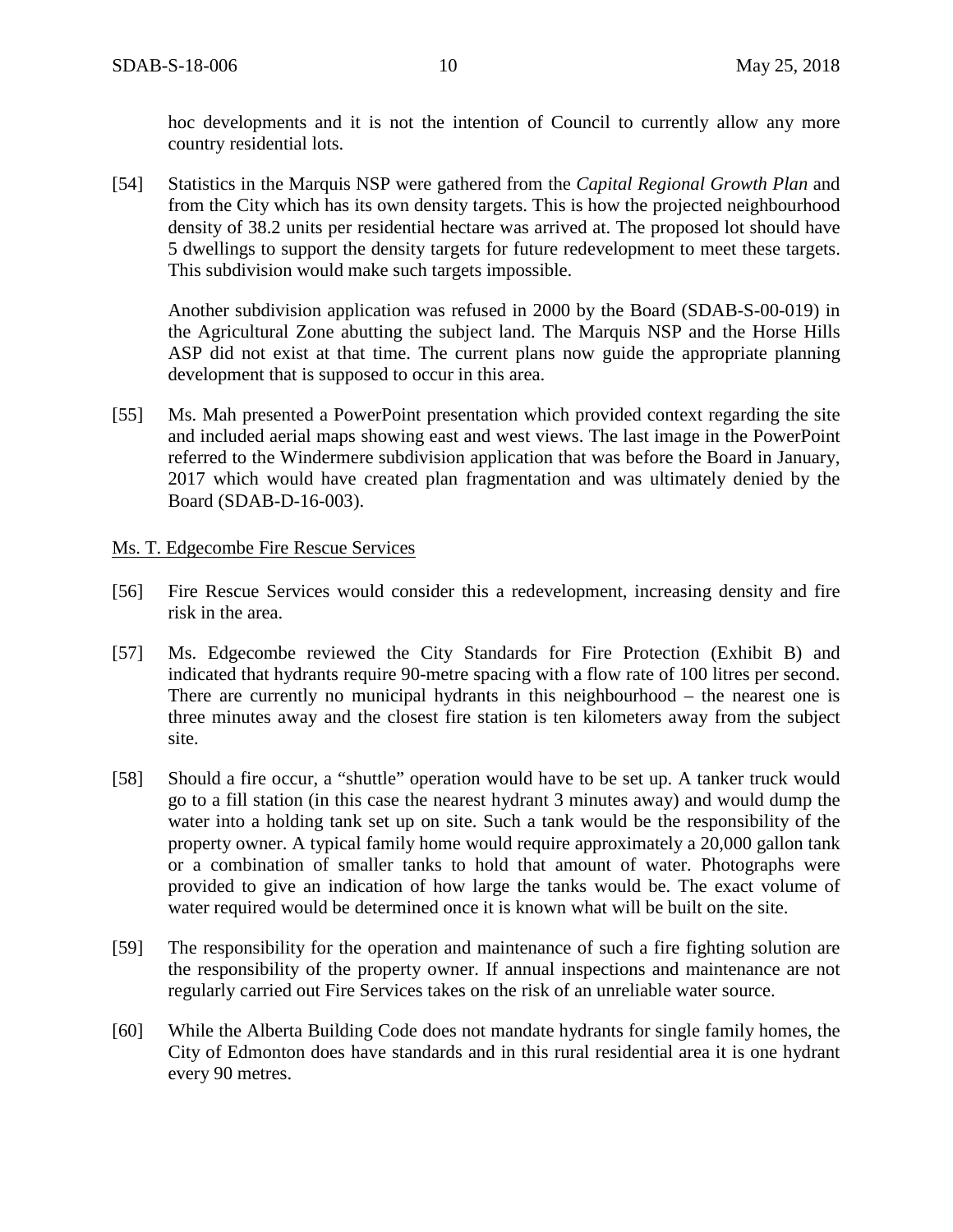### Mr. B. Langille, Development Authority

- [61] The directions of Council are quite clear that no redevelopment or subdivisions are intended in the RR Rural Residential Zone.
- [62] The existing lot is non-conforming and any proposed development on the new lot would require variances to both site area and site width and notices would have to be sent to the neighbours. It is likely that future Board hearings would be required.
- [63] The proper channels should be followed for development such as re-zoning; in his view this type of decision should be considered by Council.
- [64] A demolition permit would be required for the accessory building currently on the proposed site.
- [65] The creation of more lots makes it more difficult for the City to purchase land for future development as there are more owners that have to be dealt with.

### Mr. M. Gunther, Law Branch – Concluding Remarks

- [66] A subdivision is not a right that any landowner has. A subdivision is an indulgence granted by the Subdivision Authority when it is consistent with the appropriate legal documents.
- [67] While there are similar rural residential properties nearby, these developments date back to the late 1950s to late 1960s, they were most likely in Sturgeon County and construction standards were different at that time. These properties are now within the boundaries of an urban municipality. There is a now a higher standard of development and better planning principles are applied. Even in 2000 when the decision was made to refuse the subdivision of the adjacent lot it was recognized it was not good planning to fragment land of this nature.
- [68] There is no basis to defer an Arterial Road Assessment to the Development Permit stage as requested by the Appellant. Section 648 of the *Municipal Government Act* stipulates that an arterial road assessment is imposed at subdivision or development. In any other subdivision in the Marquis Neighbourhood such an assessment would be imposed at the time of subdivision. No one should be treated unfairly or different than anyone else. Should this subdivision be approved an Arterial Road Assessment would be applicable.
- [69] The City provided the following responses to questions from the Board.
	- a) This is a primarily agricultural part of the City and fragmentation makes future redevelopment more difficult. While this particular area can be left in perpetuity, the density target of 38.2 for this area has to be made up in the surrounding areas when a decision is made regarding how to redevelop the area. That is why currently there is no future rural residential permitted.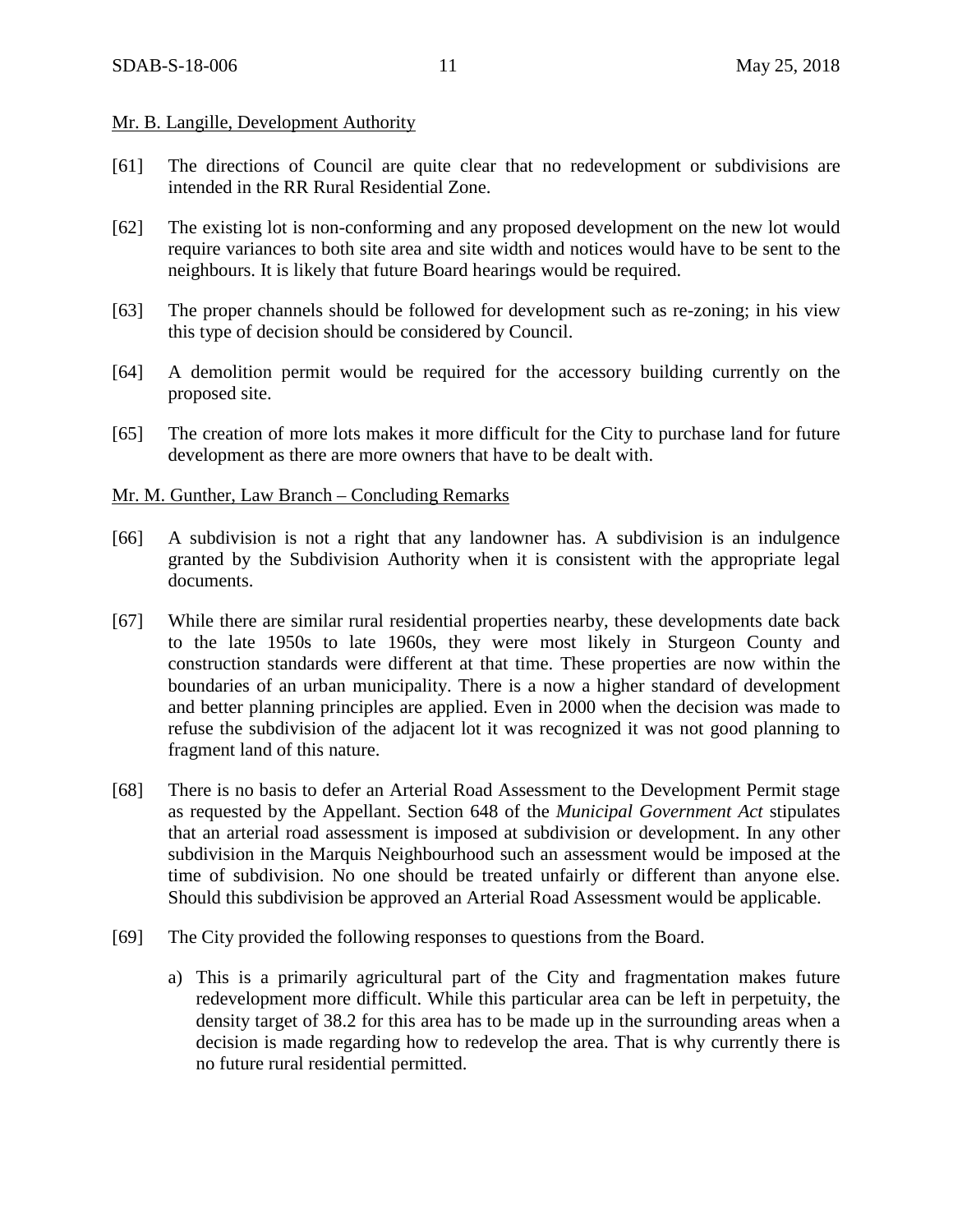- b) While this Board can vary the minimum required site area and width for this subdivision, a non-compliant lot will be created. Any future development permit application will not meet the minimum required site regulations, and as such variances will be required at the Development Permit stage. The intent of the Marquis NSP is not to create any further rural residential. Approving the subdivision would create new development by giving development rights to the new landowner.
- c) The neighbourhood is dominated by houses that are around 50 years old and property owners could choose to sell to a developer. If you suddenly have a 2018 build with a 60 year life span it may not be economical for a developer to purchase that lot, thereby hindering future development.
- d) Subdividing creates an additional landowner who must be consulted when conducting land use planning for the area. This could slow down development.
- e) Legal Counsel for the Appellant stated that the facts in SDAB-S-16-003 are very different than today's appeal; however, the similarities of that case are far greater than the differences. Much of the discussion and argument in that case dealt with the planning merits of approving additional rural residential lots anywhere in the City.
- f) Mr. Gunther confirmed that the owner of a rural residential property has the right to demolish an existing structure and build a new one.
- [70] The ASP and NSP were developed with a lot of input and at a great deal of expense. They both provide guidance to things such as the location of services, utilities and density targets and should not be discounted.
	- *iii) Rebuttal of the Appellant, Mr. R. Noce*
- [71] Approving this subdivision will result in no change in the total hectares of rural residential land in this area. All that is happening is adding one lot.
- [72] The 2000 SDAB case referred to by the City is very different than the subject appeal. The significant difference is that the 2000 appeal dealt with land that was zoned Agricultural.
- [73] Section 656(2) of the *Municipal Government Act* states that the Subdivision Authority MUST provide the reasons when issuing a decision of refusal. The March 29, 2018, refusal letter did not contain all of the reasons; and in his view new reasons cannot be brought up at the hearing.
- [74] This is a contiguous development in the RR Zone and does not result in fragmentation of Agricultural land. It is not an ad hoc development; it is part of a rural residential community in the City of Edmonton.
- [75] His clients have not circumvented the planning process and had every right to apply for subdivision.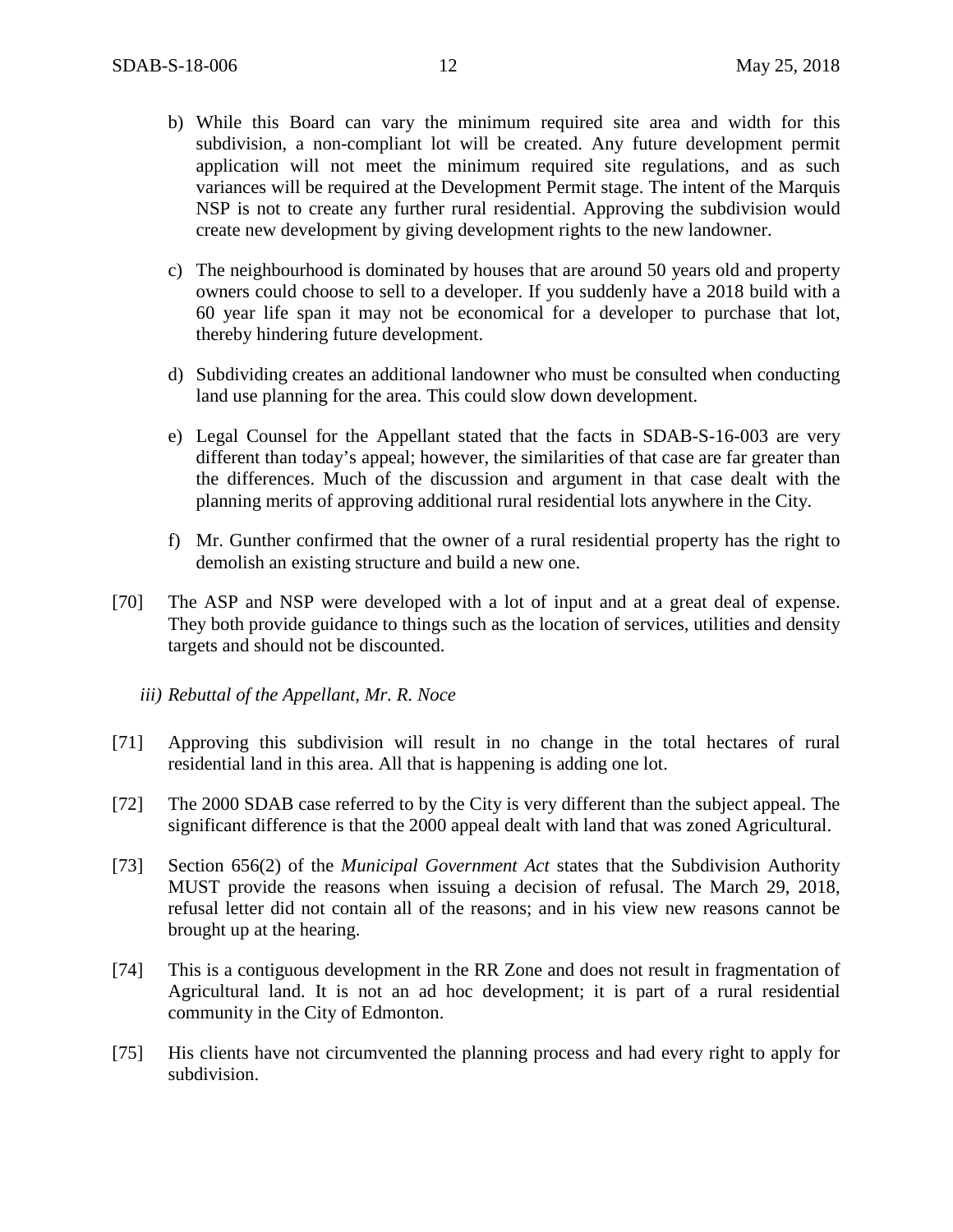- [76] This is not infill development or redevelopment as suggested by Fire Rescue Services and the requirements of Fire Rescue Services are best dealt with at the Development Permit stage.
- [77] The City indicated that an "island" of country residential will be created such as what exists near Ellerslie Road. However, Council has already made the decision that the future of this site will remain country residential.

### **Decision**

- [78] The Appeal is **ALLOWED** and the decision of the Subdivision Authority is **REVOKED**. The subdivision is approved as applied for to the Subdivision Authority, subject to the following **CONDITIONS**:
	- i. That the tool shed on the lot being created by this subdivision be removed.
	- ii. That variances be granted to allow for the width to be 24.00 metres and the area to be 0.19 hectares.
	- iii. That the owner will pay all outstanding property taxes prior to the endorsement of the plan of survey.

#### **Reasons for Decision**

- [79] The Appellant raised the issue of fairness stating that all the reasons for refusing this subdivision had not been presented in the refusal letter. The Board considered and heard their arguments and do not believe it will have an effect on the Board's decision or the Appellants' ability to present their case.
- [80] Evidence was presented that this hearing was about a development, a re-development or a subdivision. The Board deems this to be a hearing about a subdivision.
- [81] Section 680(2)(f) of the *Municipal Government Act* (the *Act*) states:

In determining an appeal, the board hearing the appeal

may, in addition to the other powers it has, exercise the same power as a subdivision authority is permitted to exercise pursuant to this Part or the regulations or bylaws under this Part.

The Board notes that the power granted to the Subdivision Authority is found in section 654 of the *Act.*

Section 654(2) of the *Act* states: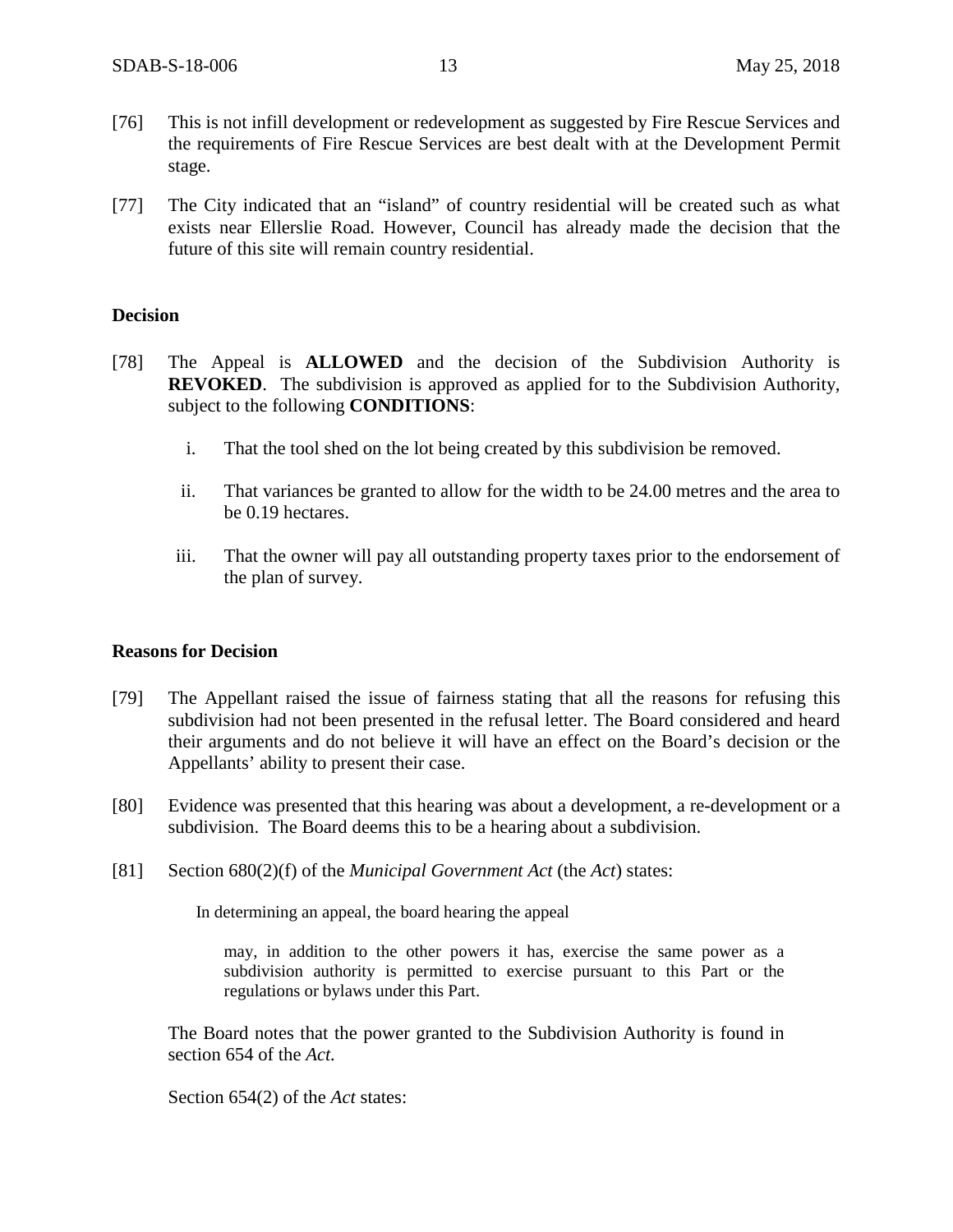A subdivision authority may approve an application for subdivision approval even though the proposed subdivision does not comply with the land use bylaw if, in its opinion,

- (a) the proposed subdivision would not
	- (i) unduly interfere with the amenities of the neighbourhood, or
	- (ii) materially interfere with or affect the use, enjoyment or value of neighbouring parcels of land,

and

- (b) the proposed subdivision conforms with the use prescribed for that land in the land use bylaw.
- [82] The Board notes that this subdivision application to create a Lot with a Width of 24.00 metres, a Depth of 79.60 metres, and an Area of 0.19 hectares is deficient in the Site Width and Site Area regulations of the (RR) Rural Residential Zone ("RR Zone").
- [83] Despite these deficiencies the Board notes that based on the titled lot map of the area, there are other similar sized parcels in the neighbourhood. Further, based on the submitted aerial imagery and photographs, the Board finds that there will be no noticeable material change nor impact to the neighbourhood, meeting the test outlined in section 654(2)(a)(ii) of the *Act*. The Board grants the variances to the Site Width and Site Area of the Lot.
- [84] The Board finds that there were six letters of support from immediate neighbours, no letters objecting and no neighbour appeared in opposition to this subdivision.
- [85] With respect to the two aformentioned deficiencies, Site Width and Site Area, the Board finds that despite possible variances to future development on the Site, the proposed subdivision would not further aggravate the existing non-conforming parcels of land in the neighbourhood. Because the subject Site is located in the centre of the rural residential area and surrounded by other parcels of rural residential land, this provides a buffer between other newer residential areas that lessens the impact of the subdivision. The Board finds that this is not an 'ad hoc' development but is contigeous in nature within this existing Rural Residential development.
- [86] The Board notes that the proposed subdivision will not increase the overall size of the existing rural residential area within the Marquis Neighbourhood Structure Plan ("the NSP") and Horse Hill Area Structure Plan ("the ASP").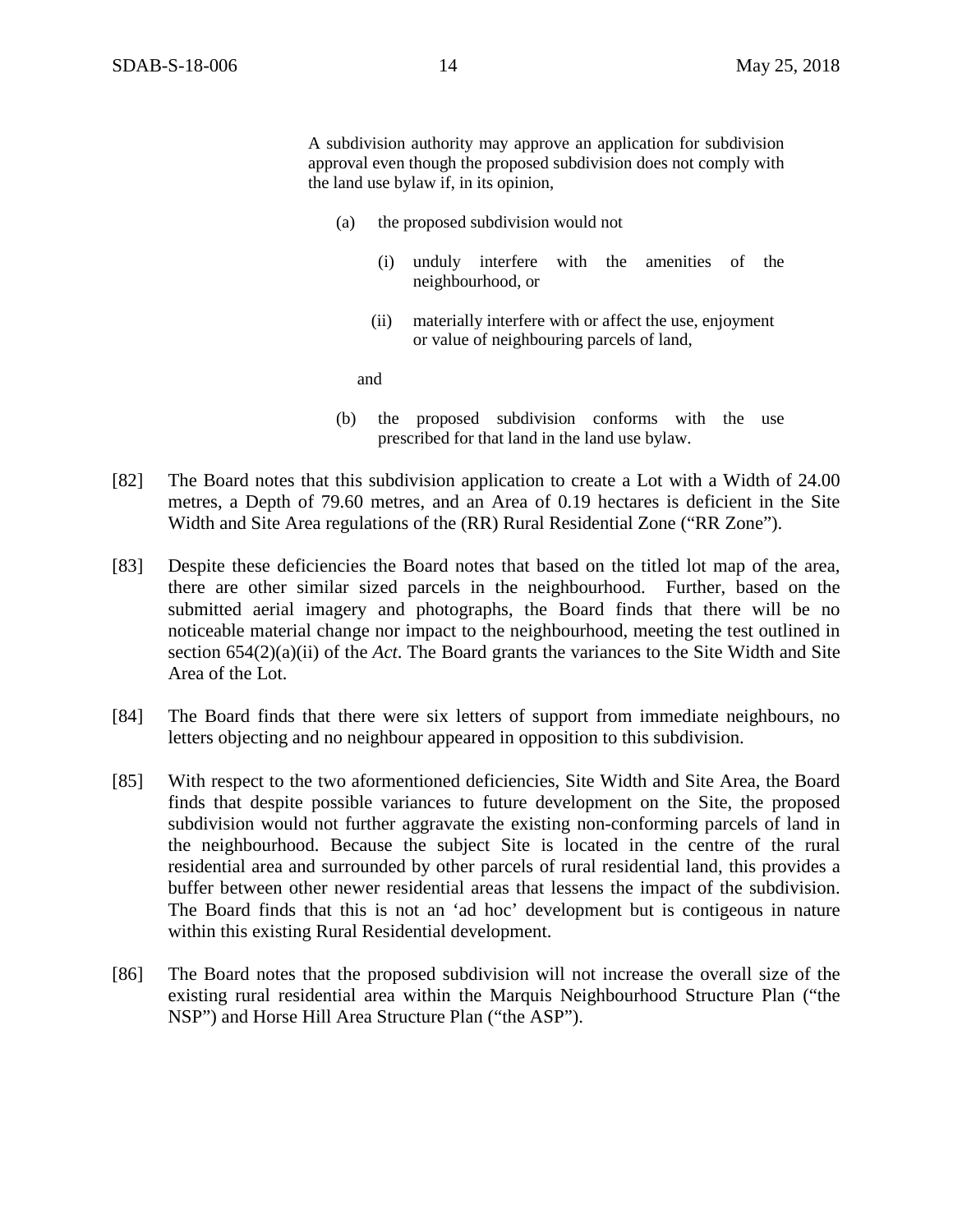### [87] The Horse Hills ASP under *Existing Residential* states:

"The City's policies do not support the development of new country residential on larer rural residential subdivisions within the boundaries of the City of Edmonton. Any development within the planned area must meet the City of Edmonton and Capital Region Board's residential density targets."

While it may be the City's policy it is not specifically referenced as an outcome or a requirement of the ASP. The Board deems this not to be a new residential subdivision as noted in the policies but is simply the carving out of a new lot within the existing country residential area.

- [88] The Board heard from the City that subdividing a lot was not a 'right' but an 'indulgence' by the Subdivision Authority if it was granted. The Board disagrees with this finding as section 654(1)(a) of the *Municipal Government Act* states that the Board may do so if: "the land that is proposed to be subdivided is, in the opinion of the subdivision authority, suitable for the purpose for which the subdivision is intended". This is a rural residential area and all sites will continue to be used as such.
- [89] Section 680(2)(b) of the *Municipal Government Act* states:

In determining an appeal, the board hearing the appeal must have regard to any statutory plan.

The Board notes that the Subdivision Authority referenced portions of the NSP and ASP in their refusal and stated in their written submission that:

*The statutory plans do not support the development of a new country residential or larger rural residential subdivisions within the boundaries of the City of Edmonton. The purpose of these policies is to preserve the pre-existing un-serviced Rural Residential (RR) lots, but not to add additional RR lots.* 

The Board finds that no such provision exists in the NSP or ASP regarding a prohibition on additional RR lots. Further, policy 4.1.1 of the ASP states that the City's policies do not support 'larger rural residential subdivisions' within the boundaries of the City of Edmonton. This application is for a smaller subdivision, one additional lot in an existing Rural Residential Zone that does not increase the size of the existing Rural Residential Zone. (Emphasis added)

[90] The City stated that there would be a problem with community services in this area. However, it was noted that at present, no services are provided to this existing rural residential area. Changing these requirements for one lot seemed to be unreasonable to this Board. In fact, the bylaws of of EPCOR Drainage, EPCOR Water Services and Wastewater Treatment indicate that they cannot cross the proposed property line. There are no existing services and they have no stated reasons to not support this application.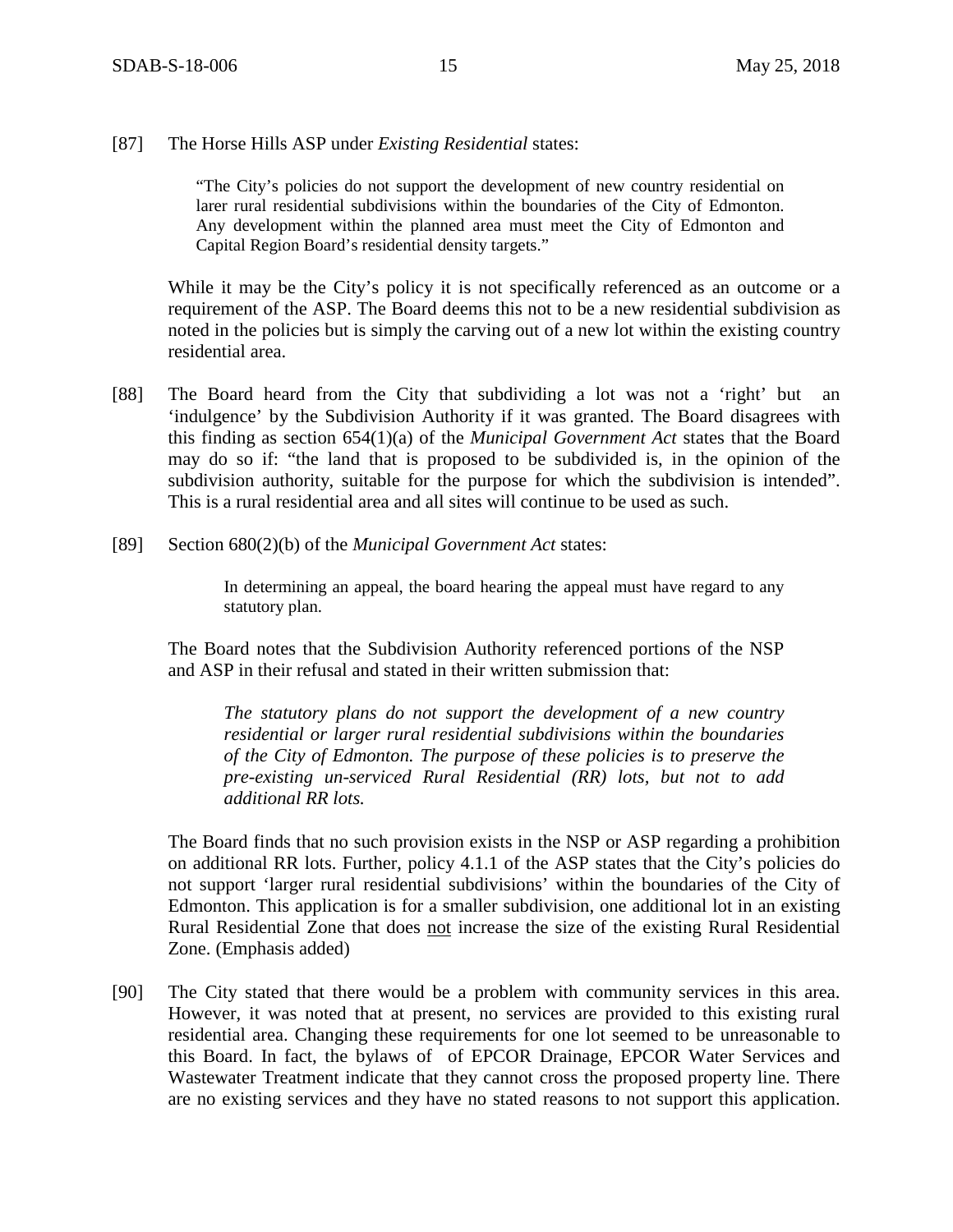Transportation indicated they would support the application. The only community service that objected to this subdivision was Fire Protection Services.

- [91] The Board acknowledges that Council recognizes this area of the Horse Hill neighbourhood is rural residential and the NSP and ASP do not provide any conflict with future development in this cluster of rural residential lots. The Board does not support the conclusion reached by the Subdivision Authority, that by granting this subdivision, it would create a barrier on future redevelopment of the area.
- [92] The Board heard arguments from the City that this subdivision would increase fragmentation and create hardship for future development. This is only one additional lot and further, the City acknowledged that future uses and plans for this area had not been determined. The Board concluded that one additional lot, within a rural residential that will retain the same area footprint, will not create a barrier, increase fragmentation or slow down future development.
- [93] With respect to the NSP projecting a neighbourhood density of 38.2 units per residential hectare, the Board has concluded that this subdivision will not change the density of the area. In fact, the Board's decision supports policy 6.2 of the NSP and 4.1.1.6 of the ASP to accommodate residential clustering. This lot is surrounded on all sides by other rural residential lots as shown in figure 5 in the NSP. In addition, the NSP recognizes that the "[e]xisting country residencial development may remain in perpetuity" indicating that neighbourhood density should not be applied to these areas as there is no timeline that can be applied to their development.
- [94] The City talked about the "Vision" of City Council. The Board recognizes that the City has an overall plan for the development of Edmonton going into the future, and the Board agrees that this is important to have. But the future does not have any time limits on it. Although the Board is cognizant of the Vision of City Council it is only one of the factors that must be considered. This Board is appointed to deal with subdivisions and developments in the present under the current bylaws in effect.
- [95] The Subdivision Authority provided two references to *The Way We Grow*, the Municipal Development Plan (MDP). Section 3.6.1.6 refers to promoting contingous development and the Subdivision Authority stated it was tied to both the ASP aand the NSP. However, the Board found no similar references in either the ASP or the NSP.
- [96] The second reference from the MDP was section 3.2.1.6 which states: "Prevent fragmentation of agricultural lands in the urban areas prior to urban expansion." This area is zoned Rural Residential and not Agricultural.
- [97] This Board is not bound by precedents and must consider each case on its individual merits. The Board acknowledges the previous Board decision (SDAB-S-16-003). Although there some similarities such as both being RR areas and both have a guiding ASP and NSP. However, this Board notes that the earlier decision was based on a variety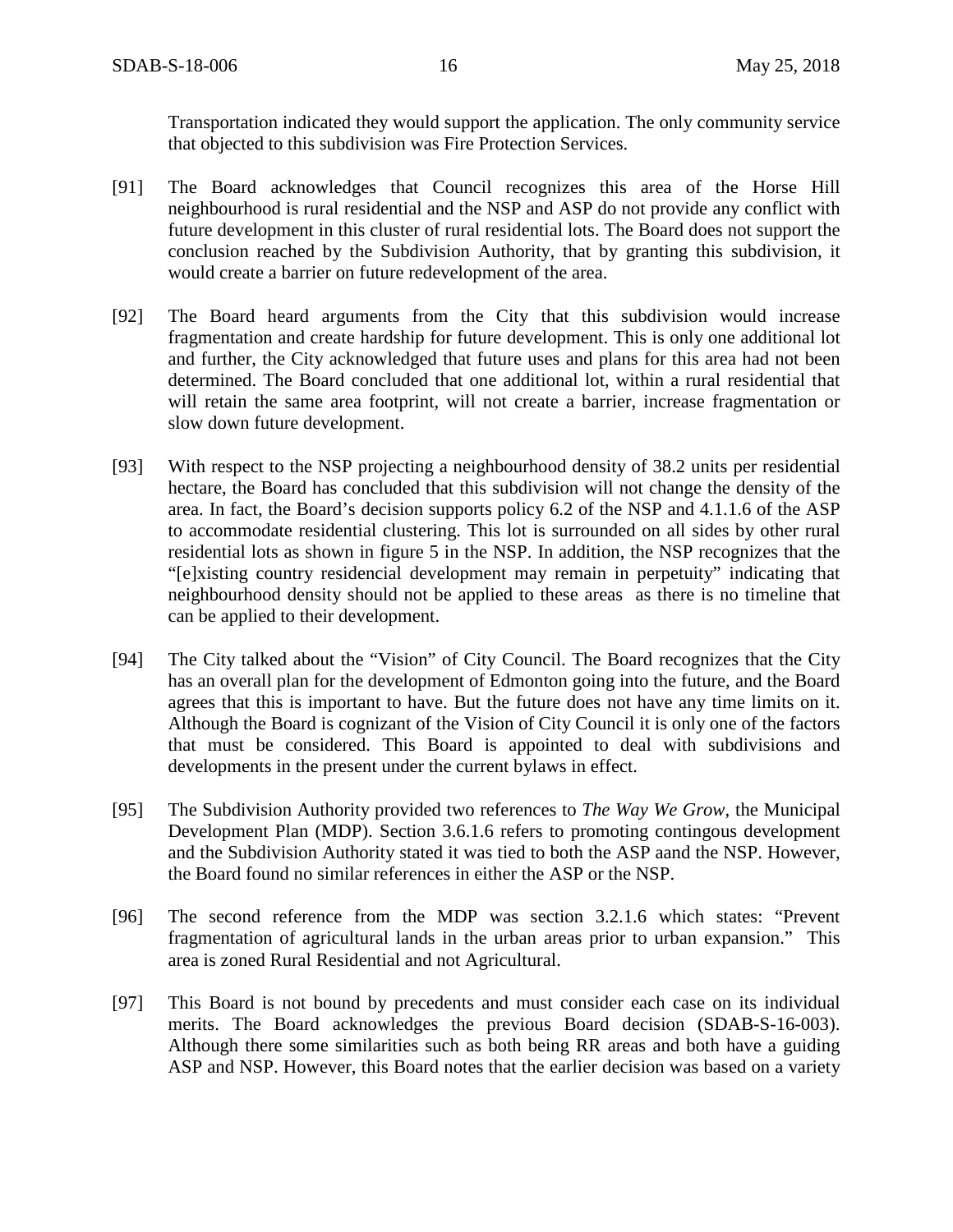of different factors that were not before this Board, including a different Neighbourhood Structure Plan, Site location, neighbourhood layout, and community feedback.

- [98] In the SDAB-S-16-003 Windermere decision, the Board gave precedence to the General Purpose. This Board acknowledges the General Purpose of the (RR) Zone but finds that the General Purpose of the Zone describes the development regulations and is not itself a regulation. Although the (RR) Zone states that the Purpose of the Zone is not intended to facilitate future subdivision, the Board finds in this particular case that this proposed subdivision meets the test set out in section 654(2) of the *Act.*
- [99] In the Windemere decision the Board found that the Windemere NSP directed that the existing residences are not to be further subdivided, a regulation that is not contained in the Marquis NSP. Further, that same section in the Windemere NSP states that it is intended to preserve a set number of pre-existing, large, un-serviced RR Lots. Again, this regulation is not included in the Marquis NSP.
- [100] The Site location of the Horse Hill subdivision is centered in an area of rural residential lots. It is surrounded on all sides by similar rural residential lots. The location of the subdivision appeal in the Windemere area is very different as it was across the street from a newly developed subdivision.
- [101] The City also quoted from paragraph 188 of the Windermere decision to indicate that any future rural residential development or subdivision in a Rural Residential Zone is contrary to the MDP. The Board feels that if this is so, any future home on a rural residential lot being planned to be built would also be in contravention, notwithstanding it is a permitted use. The Board deems this is not the intent as it would steralize any development opportunity on an rurual residential land. The Board did not find evidence was provided to indicate where it is contrary to the MDP and therefore, meets the intent of section 240.1. As previously mentioned, there was community support for this subdivision from the area, whereas, with the Windermere appeal there was general opposition to that subdivision. Therefore, this Board has recognized the differences in SDAB-S-16-003 and the subject appeal in reaching its decision.
- [102] The Appellant agreed to the condition of removing the shed and to the Advisements. The Board determined that the other listed conditions should be dealt with at the Development Permit stage.
- [103] The Board further notes that any future development may be subject to conditions and development regulations, when applying for a development permit.
- [104] Based on all of the above, the Board finds that the proposed subdivision is suitable for the purpose for which the subdivision is intended, and that the proposed subdivision will not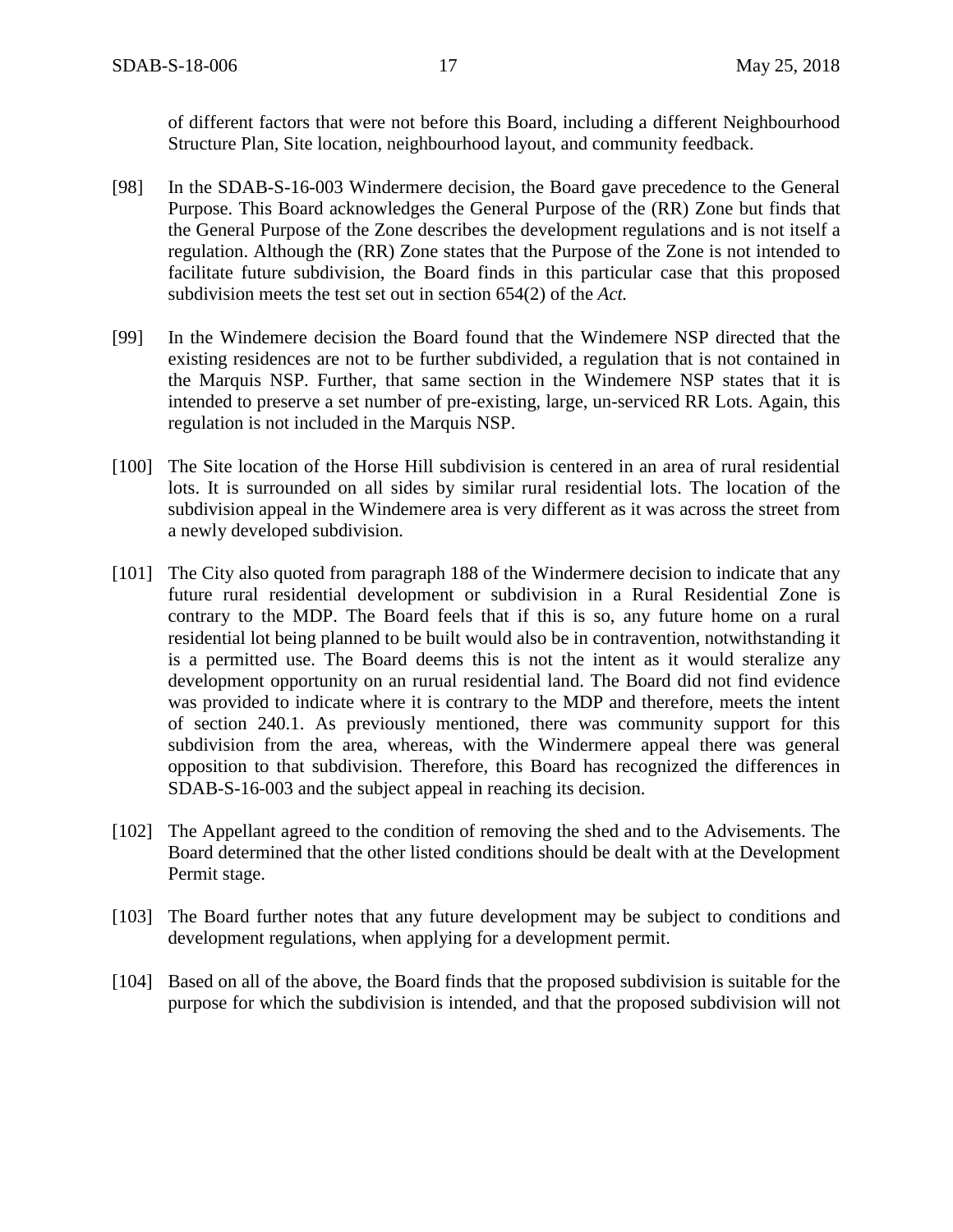unduly interfere with the amenities of the neighbourhood, or materially interfere with or affect the use, enjoyment or value of neighbouring parcels of land.

Patricia L. Janes.

Ms. P. Jones, Presiding Officer Subdivision and Development Appeal Board

Board Members in Attendance: Mr. V. Laberge; Mr. C. Buyze; Ms. E.Solez